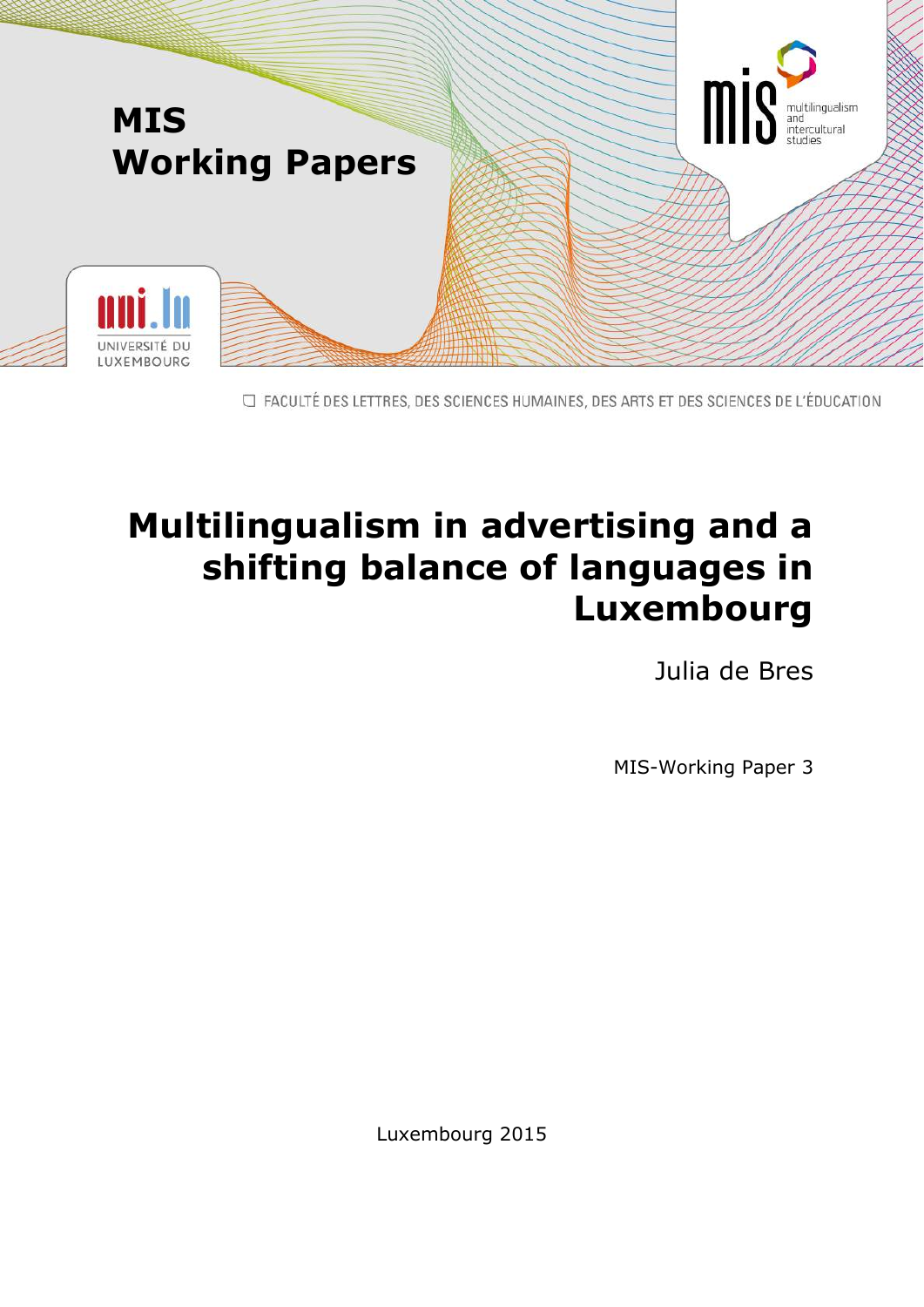MIS-Working Paper 3 (2015)

※

 $mis^{\circ}$ 



Prof. Dr. Julia de Bres Université du Luxembourg Institute of Luxembourgish Language and Literatures julia.debres@uni.lu

#### **Contact MIS**

Université du Luxembourg Belval Campus – Maison des Sciences Humaines Key Area Multilingualism and Intercultural Studies (MIS) 11, porte des Sciences L-4366 Esch-sur-Alzette [mis@uni.lu](mailto:mis@uni.lu) | [www.mis.lu](http://www.mis.lu/)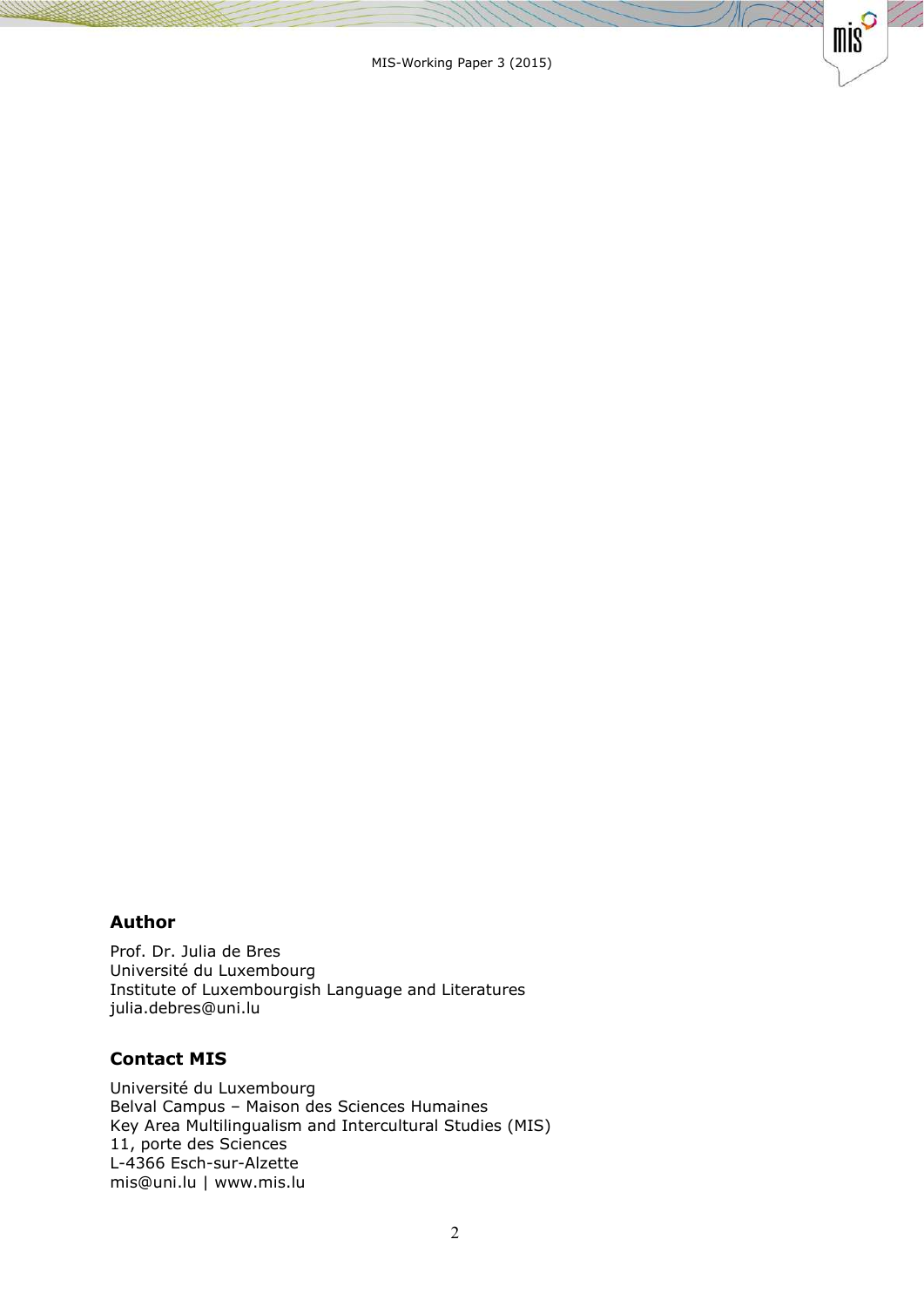

# **Multilingualism in advertising and a shifting balance of languages in Luxembourg**

# **Abstract**

Much research on multilingualism in advertising has been undertaken in comparatively monolingual settings. Whereas such research may provide insights into the connotations of languages used in advertising, research in more multilingual contexts can also provide different kinds of insights regarding the relative status of languages in a multilingual environment. This article focuses on multilingualism in written advertising in the highly multilingual setting of Luxembourg, where the language situation is currently undergoing significant change due to patterns of globalisation and migration. Analysis of a mixed corpus of advertisements, including 1,038 advertisements in the free daily newspaper *l'Essentiel* from 2009 to 2011, as well as selected further advertisements from elsewhere within Luxembourg's linguistic landscape, reflects a move within Luxembourg in general from a longstanding trilingualism in French, German and Luxembourgish to different kinds of multilingualism, incorporating both the presence of new languages and changes in the relative roles of French, German and Luxembourgish. Particularly significant is the presence of Luxembourgish as a written language of advertising, whereas it traditionally functioned mainly as a spoken language in Luxembourg. The article presents the results of a quantitative and qualitative analysis of the advertisements and discusses how multilingualism in written advertising provides a pertinent window on changing forms of multilingualism in Luxembourg.

Keywords: Luxembourg, multilingualism, advertising, Luxembourgish

## **Multilingualism in advertising**

Research on multilingualism in advertising has been growing over recent decades. While we would be hard pressed to find any nation-state that could legitimately be described as monolingual, this research has tended to focus on advertisements produced in contexts where there is a clear default or majority language, including Japan (Haarman 1989), Germany (Piller 2001) and Ireland (Kelly-Holmes 2005). In such settings, the use of more than one language in advertising is marked, and researchers tend to focus on the (stereotypical) associations of language varieties that advertisers draw upon in an attempt to transfer the connotations of these language varieties onto the products advertised (Cook 2001, Myers 1999). We find, for example, French as the language of romance and sophistication, Italian as the language of food and the good life, German as the language of technical expertise, and English as the language of computing, business and the future (Haarman 1989, Piller 2001, Kelly-Holmes 2005). In these cases, researchers speak of the 'linguistic fetish', 'fake multilingualism' (Kelly-Holmes 2005) or 'mock language' (Piller 2003), given that the multilingualism of the advertisements fulfills symbolic (and fundamentally commercial) purposes rather than reflecting the linguistic realities of its target audience, in whose societies these languages do not perform a communicative function and many of whom may not understand the languages used at all.

The situation is quite different in societies with a substantial tradition of multilingualism, where a range of languages are used for everyday communicative purposes and society members have a diverse linguistic repertoire. While advertisers in these settings may still draw upon the symbolic associations of different languages in making language choices for their advertisements, the languages used may also reflect actual multilingual language practices in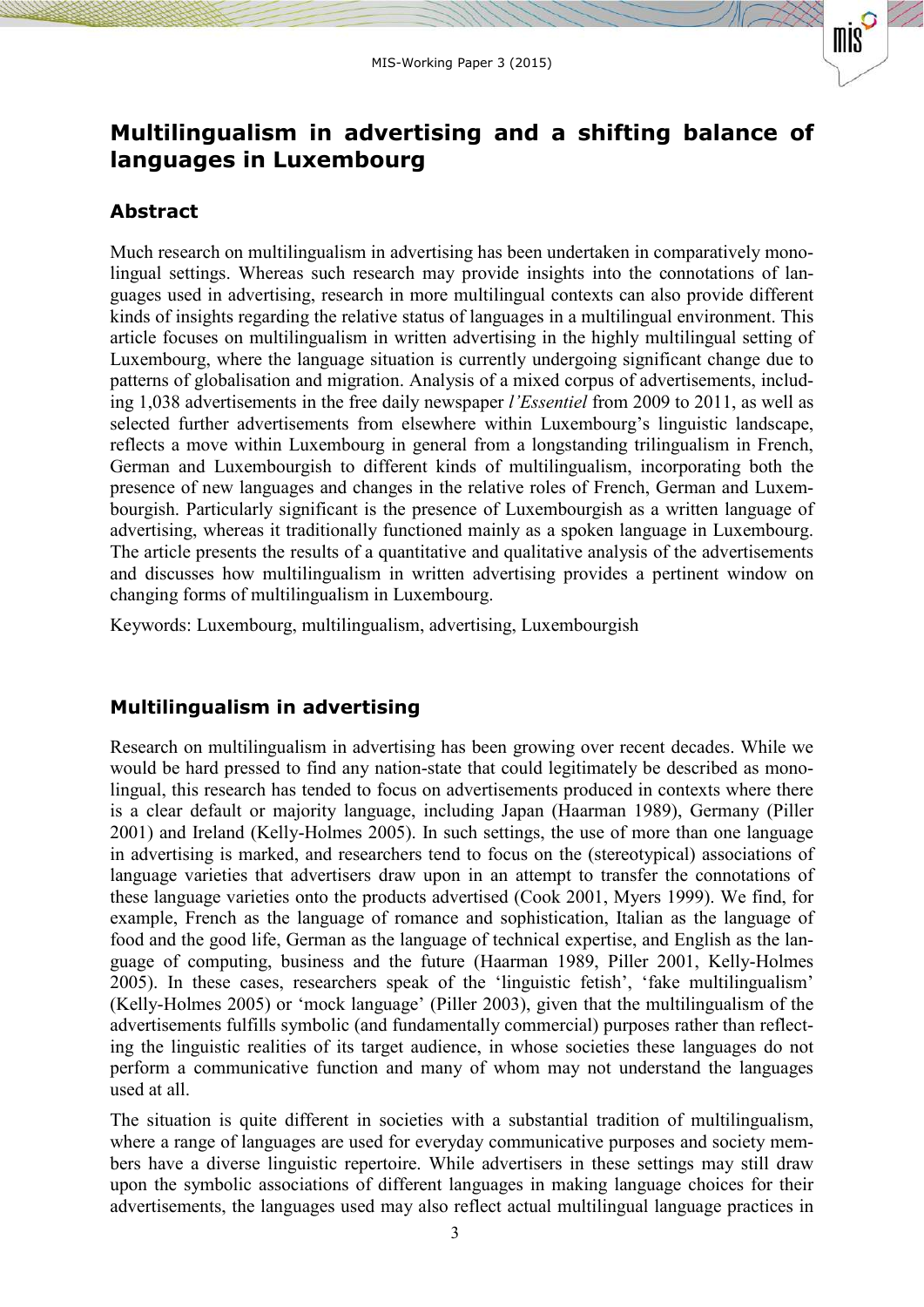

the community or reveal aspects of how multilingualism is organised in the society. For researchers, the languages of advertising in these settings can provide different kinds of insights into the relative status of languages in a multilingual society, and in circumstances of language change reflect evolutions in the respective status of these languages. This article focuses on one such setting, the highly multilingual Luxembourg, where the languages used in advertising mirror important changes currently occurring within Luxembourg more generally.

#### **Luxembourg's multilingual language situation**

The Grand-Duchy of Luxembourg is a small country with a geographical size of 2,586 square kilometres and a population of 511,800 (Statec 2011). Its largest city is Luxembourg city, located in the centre/south of the country, with a population of around 100,000 people (Statec 2011). Bordered by France, Belgium and Germany, Luxembourg is also located on the border of the Romance and Germanic language families, which has had an important influence on its unique language situation. Traditionally, French and German (and, earlier, Latin) were used for written functions. Luxembourgish, a Germanic language variety similar to the Moselle Franconian varieties spoken across the borders in France and Germany, functioned mainly as a spoken language, with a written literature beginning in the nineteenth century. It was not until 1984 that a language law formalised the existing language situation, making Luxembourg officially trilingual. Since then, Luxembourgish is the national language of Luxembourg, French the language of the law, and French, German and Luxembourgish all languages of administration. In contrast to some multilingual countries in Europe where multilingualism is territorially based (e.g. Belgium and Switzerland), Luxembourg's languages are used across the country on a daily basis but in different domains. French, for example, was the language chosen for street signs, German was for a long time the main language of the print media, and Luxembourgish was traditionally used for spoken interactions at all levels of society, from shopping to government discussions Language use also varies geographically, with not only several different regional varieties of Luxembourgish but also greater use of German in parts of the country closer to the German border and greater use of French in parts of the country closer to France and Belgium.

This, in very brief terms, is the traditional picture of multilingualism in Luxembourg. There are currently several developments underway, however, which are changing this picture substantially. These developments relate primarily to patterns of migration and globalisation. Since the decline of the steel industry and the subsequent rise of the financial sector in the 1970s, Luxembourg has benefited from a highly favourable economic situation. Luxembourg's generous corporate tax regime has encouraged many multinational companies to establish a base in Luxembourg, and the prosperous economy in general has made Luxembourg an attractive destination for migrants. Migration has increased over the past few decades to the point that people of non-Luxembourgish nationality now make up 43% of the resident population of the country. This includes several different groups of migrants. The first relates to historical waves of long-term migration, including Italians and Portuguese, the latter of whom now make up 16% of the population (Statec 2011). These migrants initially came to Luxembourg as part of state-assisted migration schemes to assist in filling labour shortages in the country. Next are migrants who come to work at a range of EU institutions and multinational companies based in Luxembourg, sometimes only for a temporary period. Then there are daily migrants (cross-border workers) who live in Belgium, France and Germany and work in Luxembourg, and who currently make up 43% of the workforce (Statec 2011). This cross-border phenomenon reflects the much stronger economic situation of Luxembourg as compared to the border regions of France, Belgium and Germany. There are also a small number of migrants who come to Luxembourg as refugees, for example from the Balkans.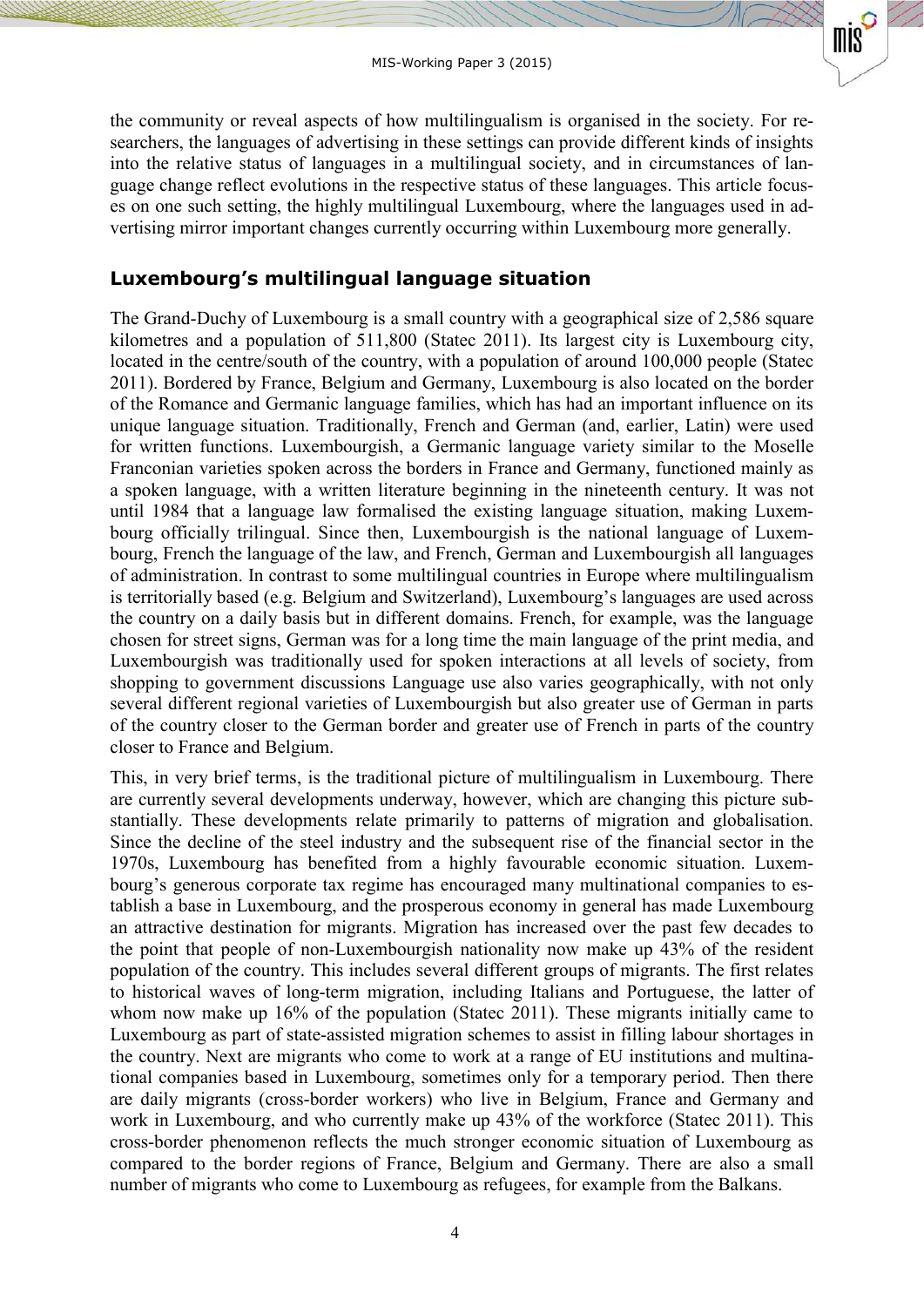

Luxembourg is thus characterised by the 'super-diversity' (Vertovec 2007) that is a feature of many nation-states in Europe and around the world, where older patterns of migration have given way to new and more complex forms. Language-related aspects of super-diversity are especially marked in Luxembourg, where the existing multilingual situation is changing in several ways. The patterns of globalisation and migration described above have both brought new languages to Luxembourg - notably Portuguese as a result of migration, and English as a result of globalisation - and changed the balance of the existing languages of the country, altering the respective roles of Luxembourgish, French and German. One trend is the increased prominence of French as a spoken lingua franca among the diverse groups of Luxembourg, where previously it functioned as a mainly written language (see e.g. Fehlen 2009). Another is the decreasing importance of German in some areas, particularly the workforce, due to the large majority of cross-border workers being French or French-speaking Belgians. Also notable is the increased use of Luxembourgish as a written language, which may reflect a growing salience of Luxembourgish as a marker of (national) group identity (see Horner and Weber 2008 for a full discussion of these trends). These changes in Luxembourg's sociolinguistic context do not go uncontested and, in addition to observable changes in language practices, there is a range of competing language ideologies among the resident and cross-border worker populations. These include resentment among Luxembourg nationals towards the use of French and an associated potential minoritisation of the Luxembourgish language on the one hand, and resistance among cross-border workers and foreign residents to the perceived use of Luxembourgish as a vehicle of exclusion on the other (see e.g. de Bres fc). One area where the changes above are particularly apparent is that of advertising, the subject of the following sections.

#### **Data and methodology for analysing multilingual advertisements**

This article reports on selected results of a research project on multilingualism in written advertising in Luxembourg. The focus here is a selection of advertisements from 2009-2011 in the free French language daily newspaper *l'Essentiel[1](#page-4-0)* . As mentioned earlier, German was traditionally the language of the print media in Luxembourg. This has recently changed, with a range of publications now available in other languages, including Portuguese, French and English, to cater to the increasingly diverse population of the country. Luxembourg currently has seven daily newspapers, a large number for such a small country, which is related to the generous subsidies the government provides to the press media. The four traditional newspapers (*Luxemburger Wort*, *Tageblatt*, *[Zeitung vum Lëtzebuerger Vollek](http://www.zlv.lu/)* and *Lëtzebuerger Journal*) are all mainly German-language, although also including some French - and to a much lesser extent Luxembourgish - content. These newspapers have been present in Luxembourg since 1848, 1913, 1946 and 1948, respectively. 2001 marked the appearance of two further daily newspapers published exclusively in French, *Le Quotidien* and *La Voix du Luxembourg*, the latter of which went out of print in 2011. In 2007, two further French language daily newspapers entered the media landscape: *Point 24* and *l'Essentiel*. These two newspa-pers differ from those above by being free of charge<sup>[2](#page-4-1)</sup>. The newspaper that is the subject of this research, *L'Essentiel*, is read by a comparatively young, ethnically diverse, Frenchspeaking and less wealthy audience (Lamour and Langers 2012). Its introduction to the Luxembourg context both represents a response to the growing French language readership and

-

<span id="page-4-0"></span><sup>1</sup> Given the focus on written advertisements in particular, it is important to note upfront that the results are not intended to be representative the languages of advertising in Luxembourg in general (e.g. radio and television advertising), which may exhibit quite different patterns.

<span id="page-4-1"></span><sup>2</sup> *Point24* went out of print in December 2012.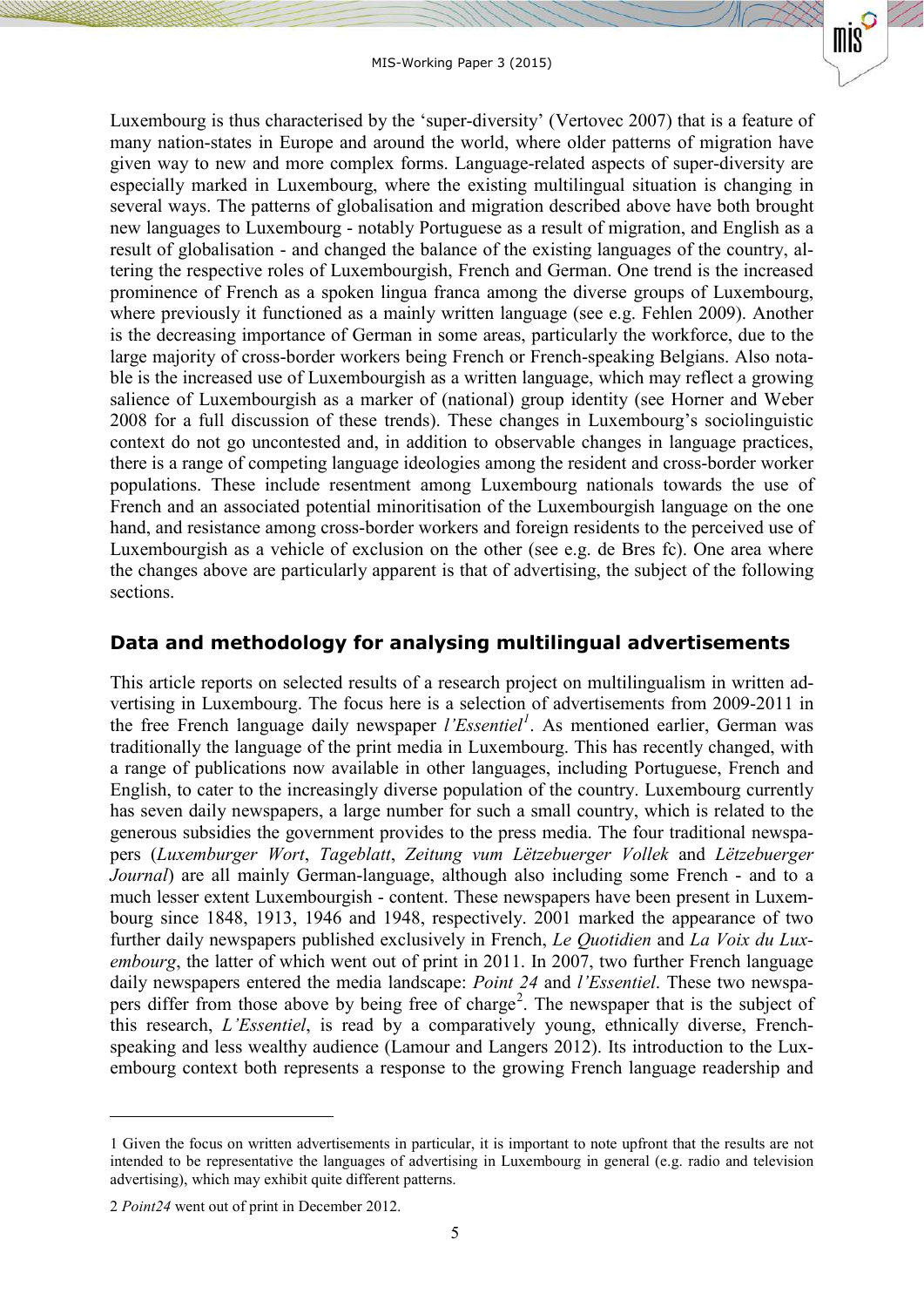

forms part of a general rise in free daily newspapers across Europe, where they now exist in 33 countries (Lamour and Langers 2012).

The choice of *L'Essentiel* as a data source for analysing multilingualism in advertising is related to its close connections to the economic and demographic developments currently underway in Luxembourg. Distributed in areas of transit highly frequented by pedestrians (e.g. train stations, city centres, pedestrian zones, bus stops, service stations, as well as entries and receptions of numerous companies)<sup>[3](#page-5-0)</sup>, the paper aims to reach both residents of Luxembourg and cross-border workers who commute to Luxembourg for work. By 2012, *l'Essentiel* had 192,000 daily readers, coming second after the most read daily newspaper, the *Luxemburger Wort*. These readers included 124,800 residents of Luxembourg, their nationalities mirroring the diversity of the resident population (46,900 Luxembourgish, 34,800 Portuguese, and 43,100 of other nationalities). The remaining readers consisted of 67,200 cross-border work-ers ([4](#page-5-1)9,500 French and 17,700 Belgian).<sup>4</sup> Cross-border workers thus made up just over a third of the *l'Essentiel* readership (35%), and the proportion of French cross-border workers in particular (25.8%) exceeded that of residents of Luxembourgish nationality (24.4%). The integral relationship of *l'Essentiel* to the diverse population of Luxembourg and the economic developments currently underway is well described by Lamour and Langers (2012: 18), who observe that 'the viability of [free daily newspapers] rests on the presence of a dense and mobile population that can be captured during its daily movement in spaces of transit' and that they 'capture a very eclectic readership made up of nationals and foreigners attracted by the grand-ducal urban economy' (author's translation)<sup>[5](#page-5-2)</sup>. In these ways, *l'Essentiel* is a useful source of data on multilingualism in Luxembourg in a context of intense migration.





The period chosen for analysis, 2009-2011, relates to the availability of data. Although backissues of the newspaper are not publicly available, a contact at *l'Essentiel* has been saving a paper copy of each issue since she started working for the newspaper in late 2008, and lent

<u>.</u>

<span id="page-5-0"></span><sup>3</sup> Personal correspondence with *l'Essentiel*, 18 October 2012.

<span id="page-5-1"></span><sup>4</sup> Data from personal correspondence with *l'Essentiel*, 4 October 2012. These figures are taken from a 2012 national survey of media consumption by Luxembourg residents, undertaken by the survey company TNS, in addition to a supplementary survey that *l'Essentiel* commissioned this company to undertake, focusing exclusively on cross-border workers. In response to my question as to whether German cross-border workers also read *l'Essentiel*, *L'Essentiel* noted that, although such readers certainly exist, their number is not considered significant enough to merit including them in the survey. This low number of readers was attributed to the language of the newspaper being French.

<span id="page-5-2"></span><sup>5</sup> 'La viabilité de [la presse quotidienne gratuite] repose sur la présence d'une population dense et mobile pouvant être captée lors du déplacement quotidien dans les espaces de transit' ; 'Elle capte un lectorat très éclectique fait de nationaux et d'étrangers attirés par l'économie urbaine grand-ducale' (Lamour and Langers 2012: 18)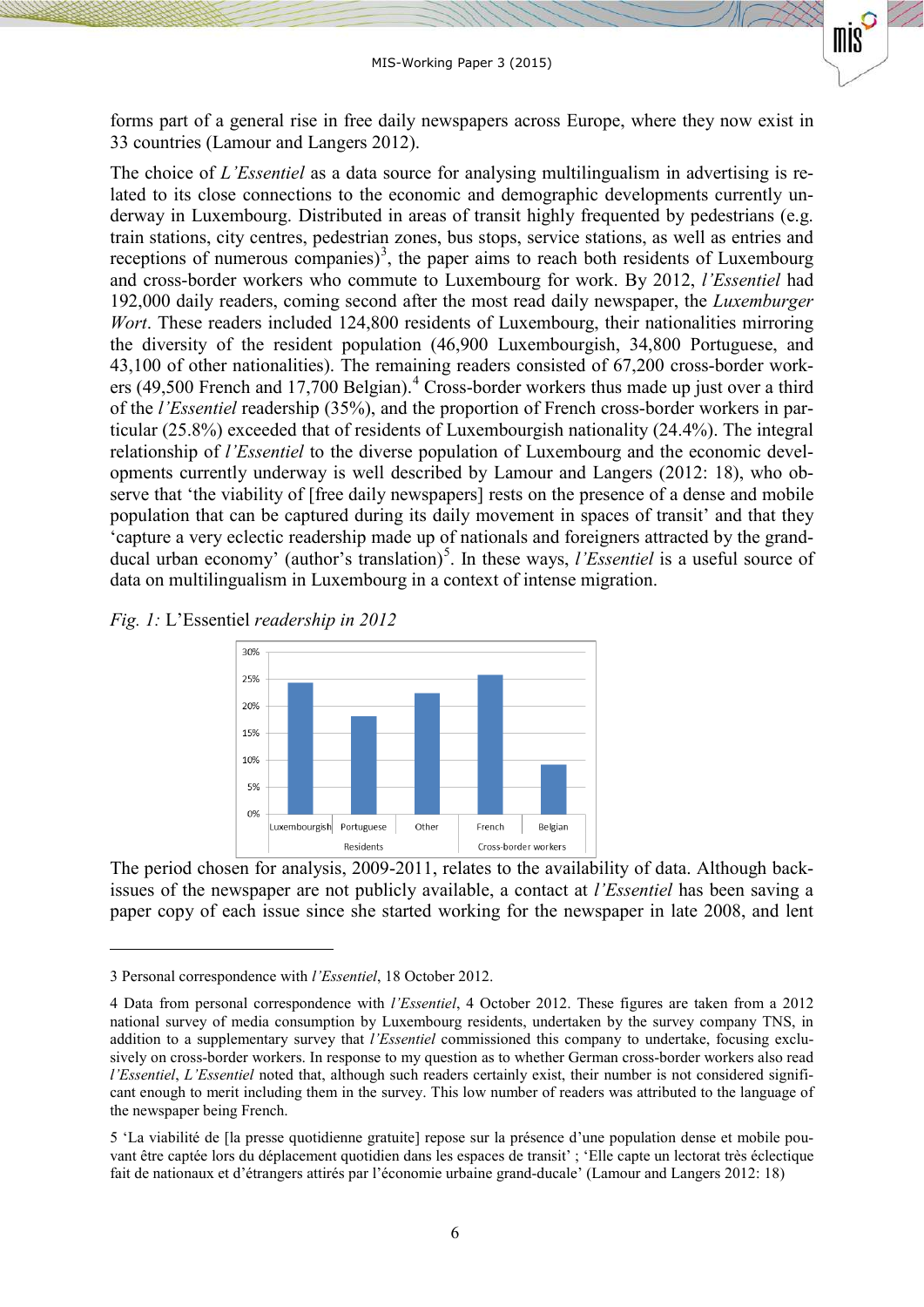

them for the purpose of the research. Given the large number of advertisements in each issue, rather than collecting all the advertisements across the period it was decided to undertake a detailed analysis of advertisements from the available issues in three particular months: January 2009, June 2010 and December 2011 (the beginning, middle and end of the available period of newspapers). The aim was to gain a representative sample from each period and also to look for evidence of change across time in the languages used in advertising. The total number of issues analysed was 55 (out of an actual  $63$  $63$  issues produced<sup>6</sup>) and the total number of advertisements in the final data set was 1,038. This included 217 advertisements for January 2009 (an average of 14 advertisements per issue), 444 advertisements for June 2010 (an average of 22 advertisements per issue) and 377 advertisements for December 2011 (an average of 18 advertisements per issue). All of the advertisements in each issue were photographed, coded for date, page, company, sector and languages used, and analysed quantitatively to identify patterns across the period. Advertisements identified as especially salient in terms of multilingualism were then analysed qualitatively for aspects of language use, following established approaches to analysis of the discourse of advertising and linguistic land-scapes (Cook 2001, Backhaus 200[7](#page-6-1))<sup>7</sup>. Where present, multilingualism in the advertisements took a range of forms, from single words to substantial stretches of text, and a variety of kinds of language mixing. These differences were not captured in the coding for quantitative analysis but were the subject of the qualitative analysis. In some instances advertisements from other data sources are also included in the results that follow, to support the points made. Throughout, the focus of the analysis is to link the results in relation to the advertising data in particular to the evolution from older to newer forms of multilingualism in Luxembourg more generally.

#### **Multilingualism in advertising in** *l'Essentiel***: the figures**

-

The main quantitative findings of the analysis of the *l'Essentiel* data across the time period are summarised below. Given the disparity in size of the corpus for each date period, the results are presented as percentages.

• *Main languages*: French was the dominant language of advertising in *l'Essentiel*, present in 96.0% of the advertisements in the data set. The next most frequent language was English (present in 32.9% of the advertisements), then Luxembourgish (present in 11.5% of the advertisements). German was present in 3.8% of the advertisements. Other languages (including Portuguese, Italian, Dutch, among others) were present but to a very minimal degree.

<span id="page-6-0"></span><sup>6</sup> Access was only possible to those issues that had been collected at the time, and some issues were missing. This involves four missing issues for January 2009 (16 out of 21 issues were available), one missing issue for June 2010 (20 out of 21 issues were available) and two missing issues for December 2011 (19 out of 21 issues were available).

<span id="page-6-1"></span><sup>7</sup> Research on multilingualism in advertising can be seen to relate to the research fields of both the discourse of advertising and linguistic landscapes. The former has a strong focus on language use in advertising but often a minimal focus on multilingualism in advertising in particular (e.g. Cook 2001). The latter demonstrates a strong focus on multilingualism but includes alongside advertisements other kinds of data that would not generally be seen as being part of advertising (e.g. signs on government buildings, road signs, etc). Note that Backhaus (2007: 9-10) explicitly excludes newspapers from his definition of what constitutes the linguistic landscape, considering that 'the study object of linguistic landscape research should be confined to language on signs', so as not to 'water down the usefulness of the concept as a whole' (2007: 4). Nevertheless some of the analytical categories he proposes for analysing advertising texts in the linguistic landscape are equally useful for analysing multilingual advertisements that appear in press advertising.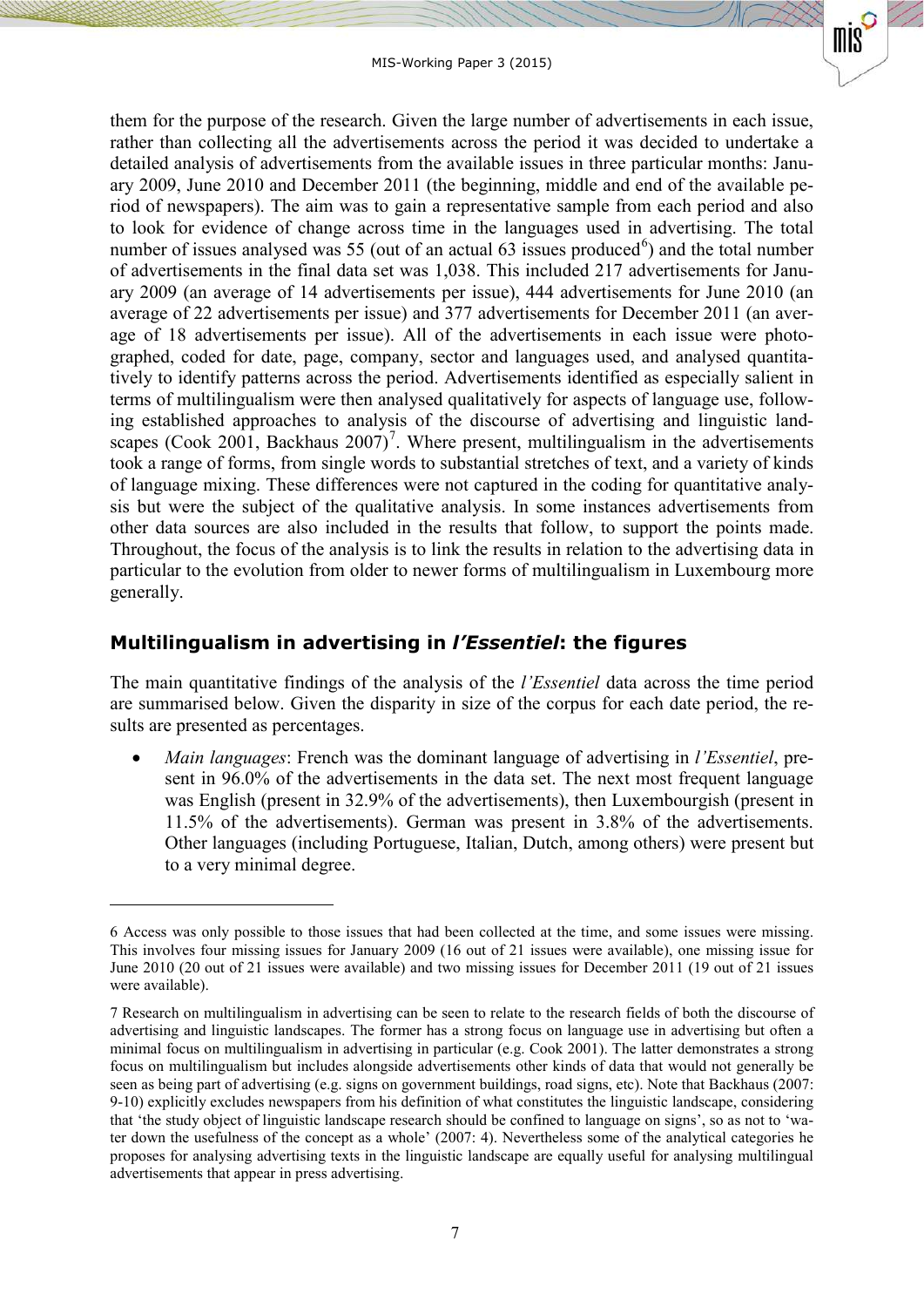

- *Monolingual advertisements*: Monolingual advertisements accounted for 58.5% of the data set. French was by far the most common language of monolingual advertisements (93.9%), followed by English (4.6%) and Luxembourgish (0.8%). Other languages included German (0.5%) and Portuguese (0.2%).
- *Multilingual advertisements*: Multilingual advertisements made up 41.5% of the data set. 87% of multilingual advertisements were bilingual and 12.3% trilingual. There were two cases of advertisements with 4 languages, and one with 5 languages. Among bilingual advertisements, the most common language combination was French/English (72%), followed by French/Luxembourgish (18.4 %) and then French/German (5.3%). Among trilingual advertisements, the most common language combination was French/Luxembourgish/English (45.3%), followed by French/Luxembourgish/Portuguese (28.3%, attributable to one frequently repeated advertisement).
- *Most common language combinations*: Monolingual French advertisements were the most common overall (54.9% of the data set). Next most frequent were French/English advertisements (26.0%) and third most frequent French/Luxembourgish advertisements (6.6%).

Proportionately, the results were remarkably consistent across the three time periods, both in terms of the balance of multilingual and monolingual advertisements (see Figure 2 below) and the relative presence of the different languages (see Figure 3 below).



*Fig. 2: Monolingual and multilingual advertisements*

*Fig. 3: Most common language combinations in advertisements*



One difference of interest across the time period relates to a possible increase in preference for French/Luxembourgish over French/German in bilingual advertisements over time (see Figure 4 below).

*Fig. 4: Bilingual advertisements in French/Luxembourgish and French/German*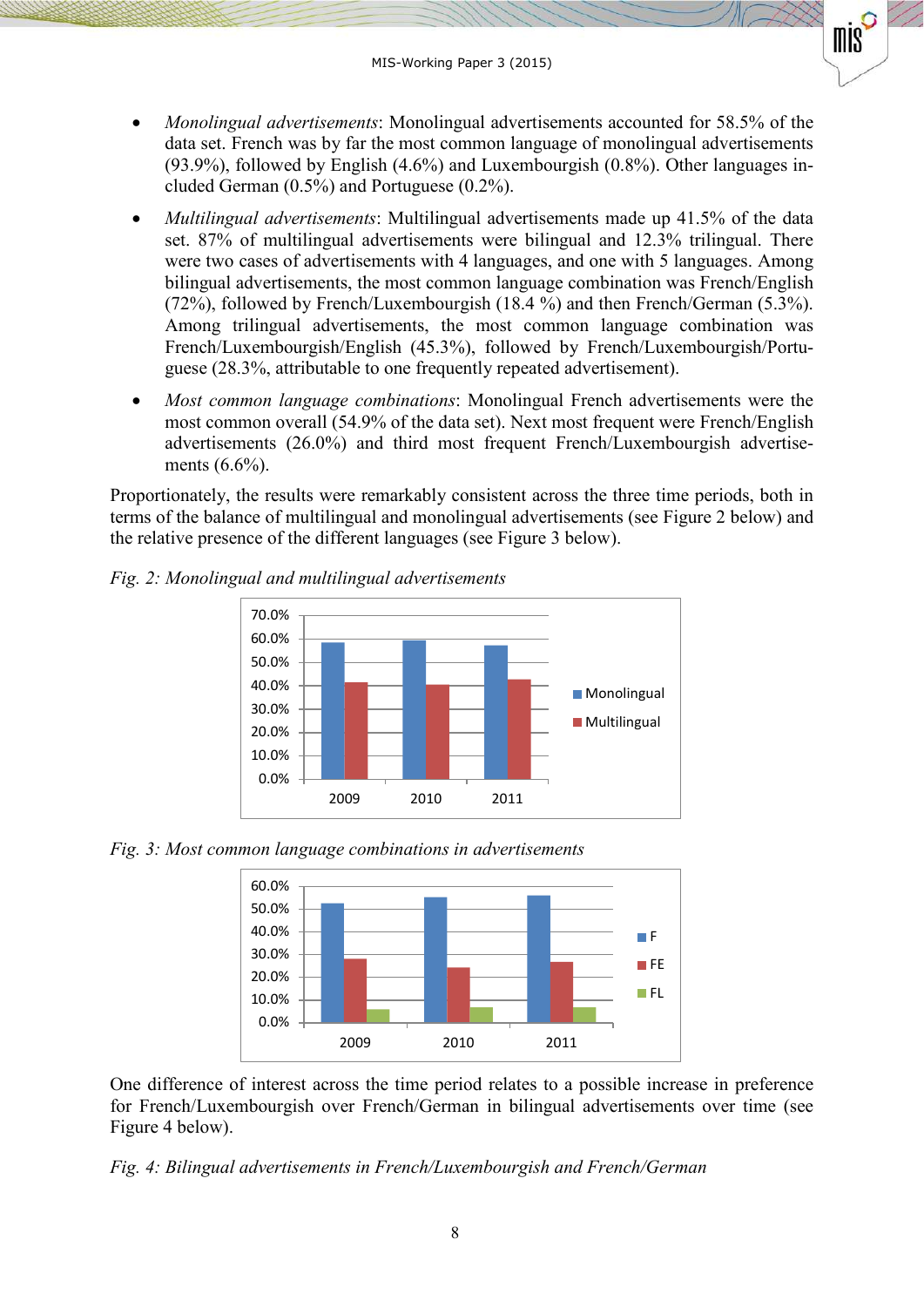mis<sup>o</sup>



Although *l'Essentiel* is a monolingual French language newspaper, it is clear from the above that the advertisements are not, with almost half of the advertisements multilingual. This multilingualism for the most part involves French alongside other languages. The dominance of French in the advertisements is not surprising, given that they appear in a French language newspaper. Nor is it especially surprising that English takes up second place in the advertisements, given the contemporary prominence of English in advertising internationally (Piller 2003), although its presence in approximately one third of the advertisements is striking. What is notable is the very minimal presence of German, which has a long tradition as a written language in Luxembourg, particularly in the context of the print media. Also especially notable is the presence of Luxembourgish, which has a more recent history as a written language in Luxembourg. There is no evidence of an increase in Luxembourgish in advertising over time in this data set and Luxembourgish is minimally present as a language of monolingual advertisements. Nevertheless the analysis suggests that Luxembourgish is well established as a language of advertising in *l'Essentiel*, being present in over 10% of all advertisements. It is used more frequently than German in the dataset overall and consistently so in monolingual, bilingual and trilingual advertisements. It may also be increasing at the expense of German in bilingual advertisements. The implications of these results will be discussed further below.

Rather than focusing in further detail on the quantitative aspects here, the rest of this article concentrates on the results of the qualitative analysis. The aim is to build on the findings above through examining three themes that provide insights into the changing multilingual situation of Luxembourg. The first theme is advertisements that themselves appear to construct language status in Luxembourg, the second is connotations and use of languages other than the main language of the newspaper in the advertisements, and the third is the role of Luxembourgish in particular as a written language of advertising.

#### **Advertisements constructing language status**

In 2012, the Luxembourg City Tourist Office released a new logo including the slogan *Luxembourg – meng stad, ma ville, my city*, which was placed on flags throughout the city's main shopping streets during the summer. This slogan is notable both in that it presents multilingualism as a fundamental aspect of the city and in that the choice of languages used differs from those traditionally associated with written multilingualism in Luxembourg. The two traditional languages of official written communication in Luxembourg are French and German, and it is still common to receive official communications bilingual in these languages, for example a letter from the tax department printed in French on one side and in German on the other. Since the language law of 1984, the authorities are legally required to respond to letters in the administrative language they were written in (French, German or Luxembourgish) but it is still very rare to receive official correspondence in Luxembourgish. In this official slogan, however, Luxembourgish appears in first place, followed by French, with the addition of English, and German is not present at all. Prominently placed in the city's linguistic landscape,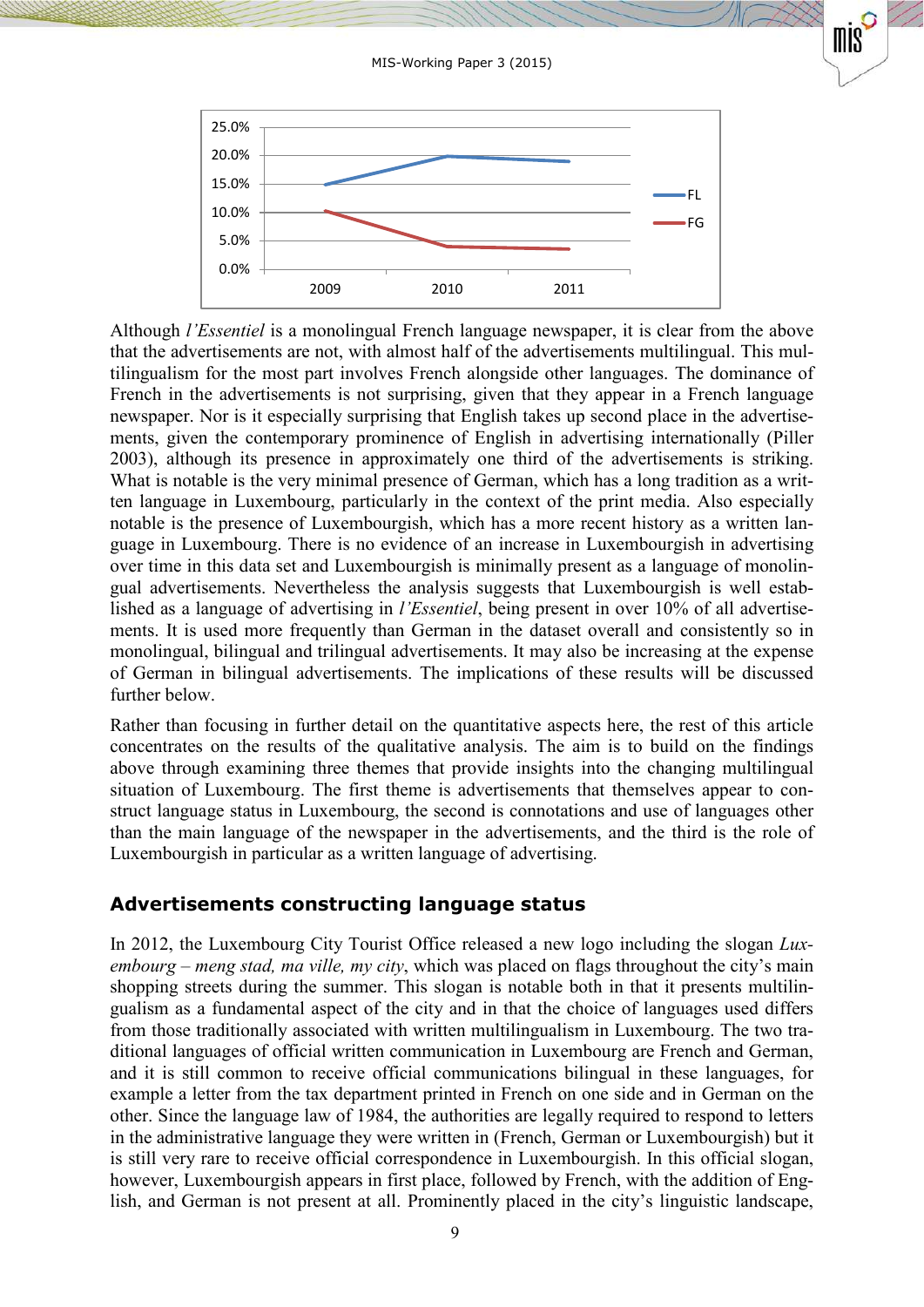

this advertisement reflects a range of themes that will recur in the analysis below. It is also a case of an advertisement that itself provides a strong representation of language status in Luxembourg, a category of advertisements which is the subject of the current section.

The advertisement in Figure 5 below, by the insurance company DKV, provides a further striking construction of language status. Most important here is size and position of text. The largest part of the advertisement includes the text *for you* in several languages. First, largest and attached to the person in the foreground is French. Second, smaller and attached to the person in the middle distance is Luxembourgish. One observer noted that this person's suit in combination with the language use calls to mind a stereotypical image of a Luxembourgish state employee. In third place, in small font and far in the background is German. This language is attached to a mother with a child, wearing jeans rather than work clothes, orienting perhaps to a lesser use of German in many workplace environments in Luxembourg. In the text under the main picture, Luxembourgish appears in the company's slogan *Voilà, de richtege Choix* (voilà, the right choice). French, however, is present as the language of the main body of text, providing information addressed to all readers of the advertisement. Finally, English appears at the bottom right of the ad, indicating the membership of this Luxembourg subsidiary of a German-owned insurance company in the broader international grouping Munich Health. In an advertisement with comparatively little text, this quadrilingual advertisement provides several different indicators, then, of the evolving status of the different languages of Luxembourg.





If the DKV advertisement constructs Luxembourg as a fundamentally diverse – if not exactly equal - multilingual environment, other advertisements place particular emphasis on one language above all others. The best example of this comes not from the *l'Essentiel* data analysed, but from a billboard at Luxembourg airport in 2012 (Figure 6 below). Part of a global campaign run by the telecommunications company Orange using different local languages in different local contexts, this advertisement shows the translation for *hello* in a range of different languages. Here Luxembourgish in the form of *Moien* has the clearly dominant position, located in the centre of the advertisement and in by far the largest font. The other languages traditionally associated with Luxembourg appear (*bonjour* in French and *hallo* in German), as do more recent languages present through migration (*buongiorno* in Italian, *bom dia* in Portuguese) and globalisation (*hello* in English). But the presentation of these languages does little to indicate their relative importance in the Luxembourg context. Notably, among the further languages present on the sign Polish (*dzień dobry*) is bigger than German, and Spanish (*hola*) is bigger than French.

*Fig. 6: Orange advertisement, Luxembourg city airport, July 2012*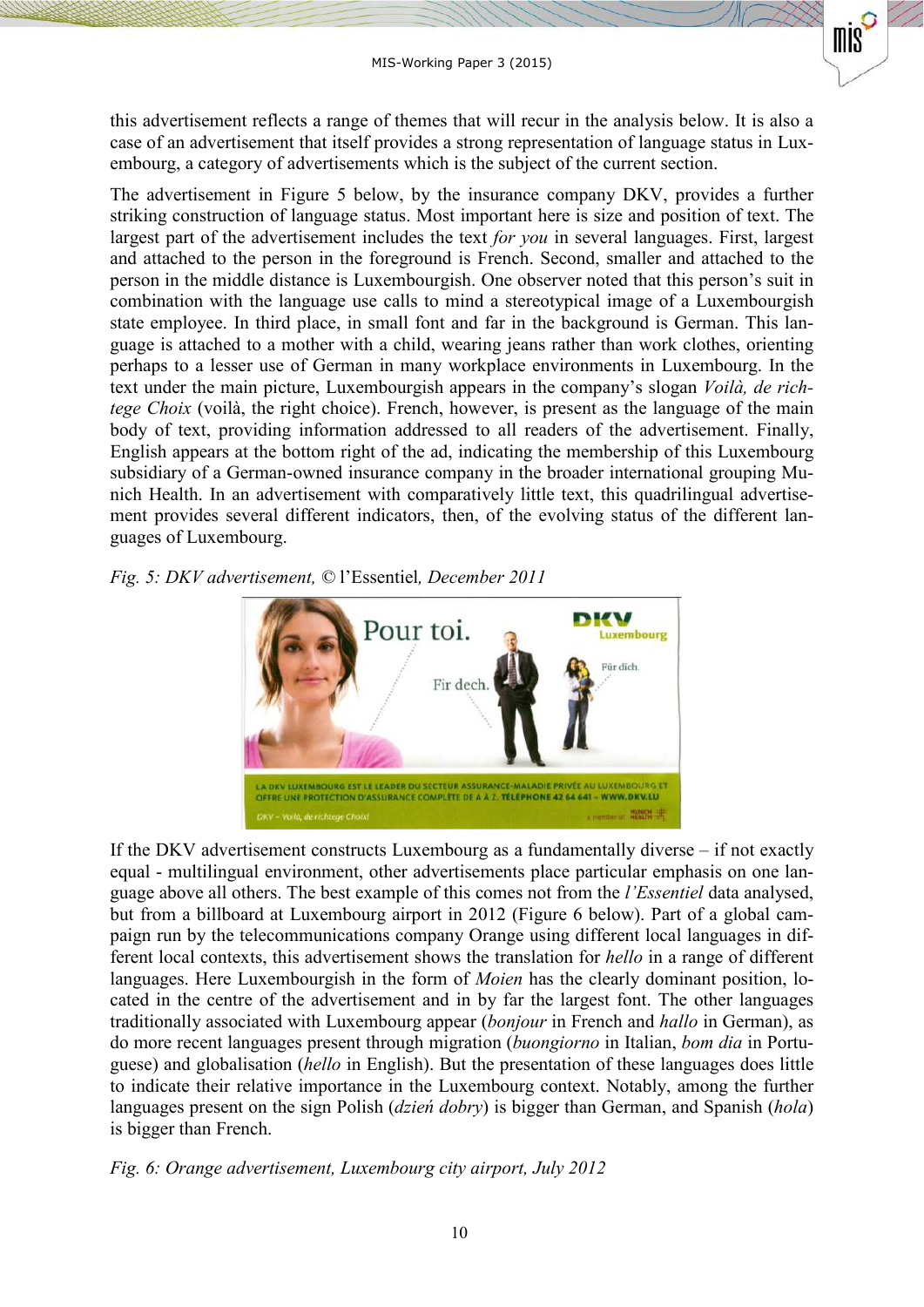



The DKV and Orange advertisements can be seen as representing two differing perspectives on language status in Luxembourg, which can be related to Horner's (2004) description of two contrasting language ideologies in Luxembourg. One is a monolingual ideology, allowing for monolingual identification with Luxembourgish, and the other is a trilingual ideology, promoting identification with the three languages recognised by the language law of 1984 (Luxembourgish/ German/ French). From this point of view, the DKV advertisement appears to be oriented more closely to the trilingual ideology (although note the prominence of French, the extension of the established trilingualism to include English, and the foregrounding of Luxembourgish over German). In contrast, the Orange advertisement positions itself closer to the monolingual ideology, presenting a primary place for Luxembourgish as the main language of Luxembourg, with all other languages minor in comparison. In these ways, these advertisements mirror competing discourses on the status of the different languages of Luxembourg.

## **Use and connotations of languages other than French**

This section discusses another aspect of multilingualism in the advertisements in *l'Essentiel*, that of the use and connotations of specific languages within the advertisements. This represents a classic focus of analysis of multilingual advertisements (e.g. Haarman 1989, Piller 2001), but it is complicated in this instance by the multilingual nature of Luxembourg. Connotations of French and German are likely to be quite different in Luxembourg, where these are to some degree 'local' languages, compared to some other European countries where they may operate as national symbols or stereotypes (see e.g. Piller 2001 on connotations of French in Germany, or Kelly-Holmes 2005 on connotations of German in Britain). The connotations of French in particular are not considered here for a further important reason. French represents the default choice for advertising in *l'Essentiel*, and is used for all categories of products, from banking services to food to clothing to telecommunications. In this context where French functions as a vehicle of everyday communication, it is difficult if not impossible to identify instances where French is used for its international connotations as the 'language of love' and where it is simply used as a language of communication with readers of French. This would equally apply to identifying the associations of English in a dominantly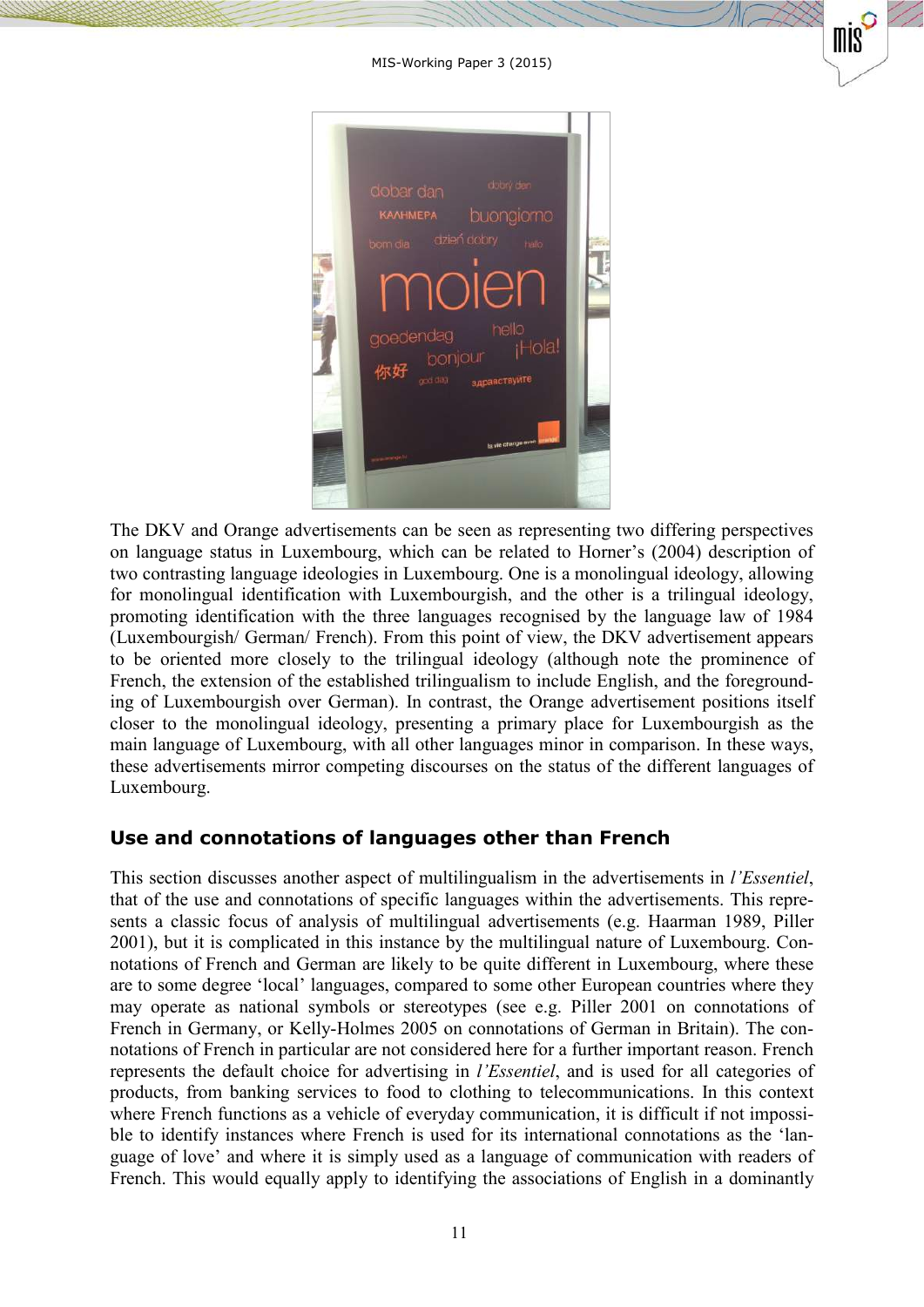

Anglophone context. The associations are arguably still present, but teasing them out in a setting where they represent the dominant language choice is a difficult task.

Connotations of languages that do not represent the default language of the newspaper are in some cases easier to identify, English being a case in point. The strong presence of English in the data relates to the global spread of English, which is now 'near-universal' in advertising around the world (Piller 2003: 175). English is present in the advertisements to varying degrees, from slogans in advertisements mainly in other languages to full text advertisements in English. For the most part, English is used for advertising cars, travel, music, consulting companies, further education and technology. As in other contexts researched, English in *l'Essentiel* only rarely invokes national connotations of English. One example is an advertisement by the travel company Sales-Lentz advertising a USA and Canada travel brochure using a picture of an Elvis impersonator alongside the text *discover USA*, orienting to a North American context. Usually, as in other non-English-dominant countries, English functions as a 'non-national language', appropriated by advertisers to index a social stereotype of modernity, progress and internationalism (Piller 2003). In this sense, while reflecting the effects of globalisation in Luxembourg, use of English in the advertisements says more about the international connotations of English than its presence in Luxembourg in particular. One interesting aspect, however, is the use of English by the Luxembourg local authorities, including the advertisement for a public event sponsored by the *Ville de Luxembourg* (Luxembourg city) in Figure 7 below, where the main body of the text is in English. This use of English could reflect the functions of unification and neutrality identified by Cheshire and Moser (1994), who note that in Switzerland, another officially multilingual country, use of English in advertising avoids having to favour one language group over another, thereby 'transcending a problematic national identity' (1994: 467). This advertisement also reflects a trend in the data for a special variety of English in the Luxembourg context, showing the influence of German/Luxembourgish/French. This is evident here in the use of superfluous capital letters for nouns such as *Match* (as used in Germanic languages) and the use of the twenty-four hour clock format for times of the day, i.e. *16.00 & 20.30 hrs*. In other advertisements, features showing a Germanic influence include using a hyphen for compound nouns (*Penalty-Contest*, *World-Cup-Games*) and French syntactical influences are evident in non-standard forms such as 'Rockhal recommends to use public transport' instead of 'Rockhal recommends using pub-lic transport'<sup>[8](#page-11-0)</sup>.

*Fig. 7: Advertisement for event sponsored by* Ville de Luxembourg*, ©* l'Essentiel*, June 2010*

<u>.</u>

<span id="page-11-0"></span><sup>8</sup> See, in this regard, Blommaert (2005: 211-213), on local appropriations of non-standard English internationally.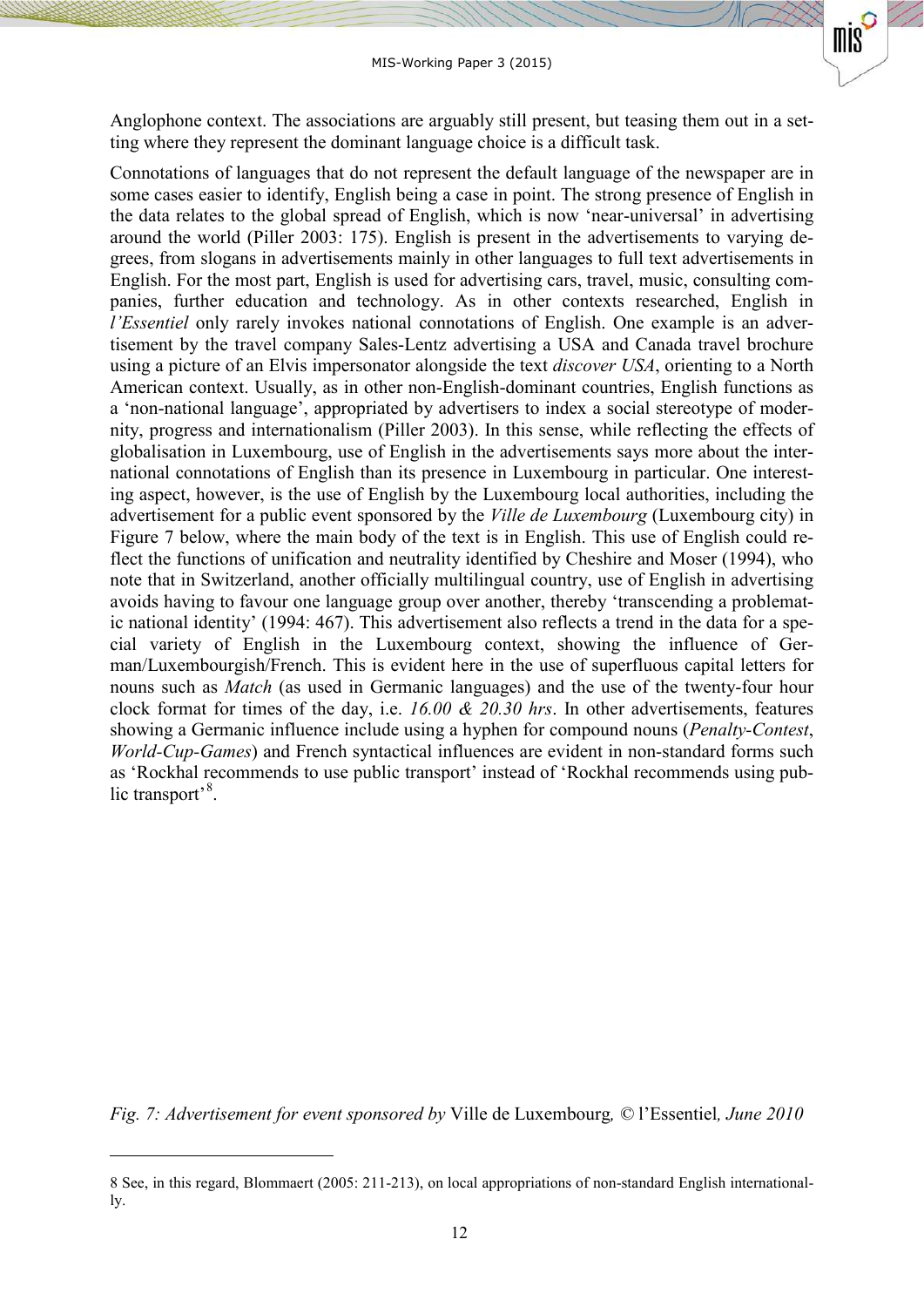MIS-Working Paper 3 (2015)

mis



If the use of English in the advertisements reflects globalisation in Luxembourg, albeit with a Luxembourgish flavour, the presence of Portuguese is a clear indicator of migration. Portuguese full text advertisements are used to advertise Portuguese cultural events such as music concerts and one advertisement for a finance company, although mainly in French, includes the text *Falamos Portugues* (we speak Portuguese). These examples indicate the presence of a Portuguese-speaking element of the newspaper readership, reflecting recent migration patterns in Luxembourg. Such advertisements are however very rare in the data, appearing much more extensively in the fully Portuguese-language newspapers in Luxembourg. The relative absence of Portuguese in the advertisements is in some ways surprising, given that Portuguese readers made up 18.1% of the readership of *l'Essentiel* in 2012. This could reflect a lack of perceived place for Portuguese outside specific Portuguese-language domains and/or an assumption that Portuguese speakers have easy access to French, due to both being Romance languages. In general, written Portuguese is minimally present in the public sphere in Luxembourg, despite the relatively high proportion of Portuguese residents in the population.

The case of German in the advertisements is more complex, and provides an example of how the international connotations of a language can be applied in advertising alongside other forms of multilingual communication. A classic example of the stereotypical connotations of German appears in the trilingual advertisement for VW shown in Figure 8 below. The advertisement, showing a VW car with a Luxembourgish number plate, has text mainly in French, with some use of English and the slogan *das Auto* (the car) in German. This use of German invokes the connotation of German technical expertise, particularly in relation to car production (the use of the definite article in *das Auto* perhaps inferring that no car comparable to the Mercedes exists). German also appears in this form in similar versions of this advertisement in other national and linguistic contexts, for example Belgium, where the main text of the advertisement is in Flemish. It is an instance of what Kelly-Holmes (2005) refers to as the German 'linguistic fetish', exploiting connotations of German that relate to Germany the nation.

*Fig. 8:* VW *advertisement, ©* l'Essentiel*, December 2011*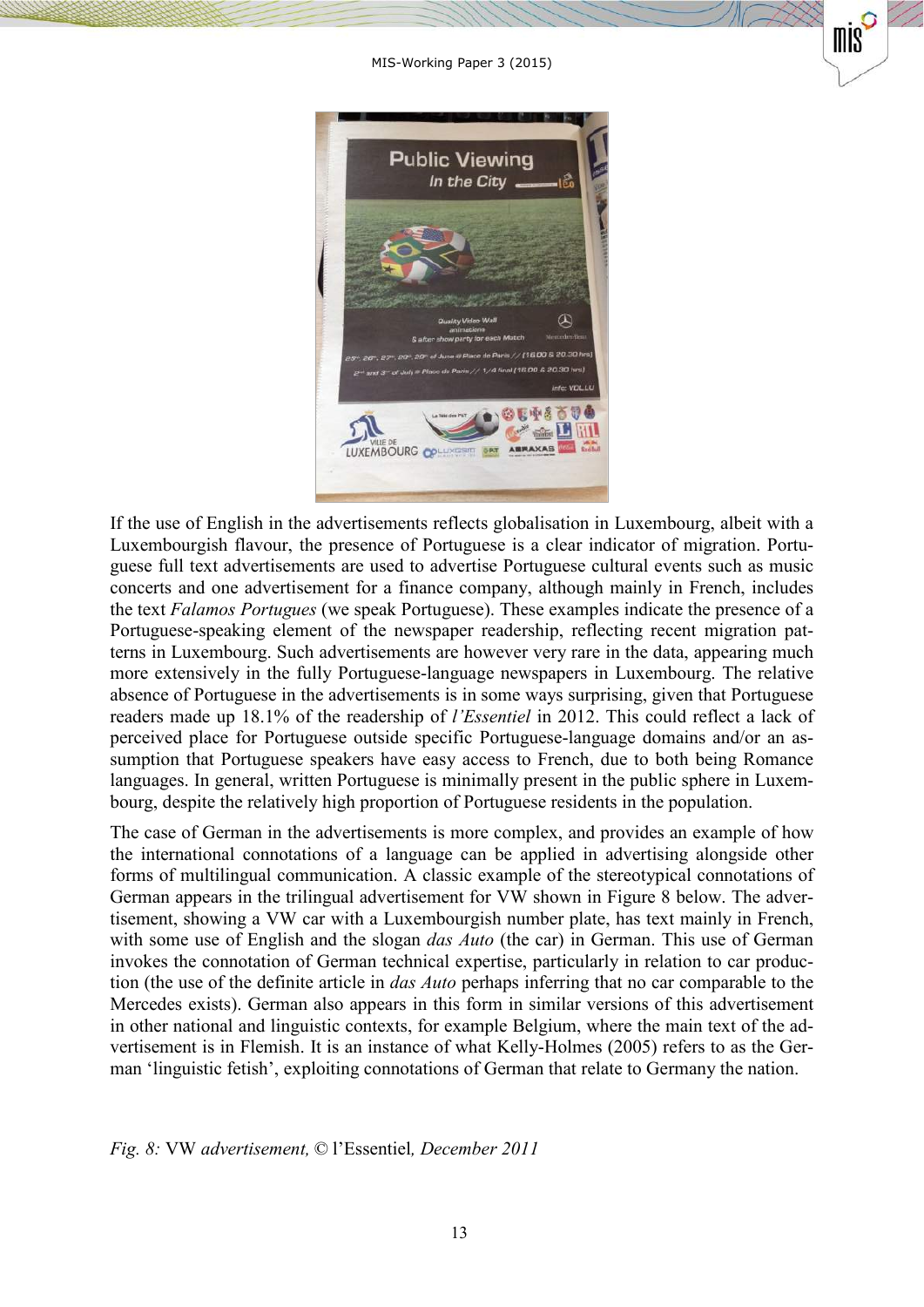MIS-Working Paper 3 (2015)

mis



On the other hand, German is also used as a language of communication in some advertisements, including the almost full text German advertisement advertising books published in German in Figure 9 below. Here, no national stereotypes appear to be at play, as the books advertised relate to the national history of Luxembourg. Instead German assumes its function as one of the two traditional written languages of Luxembourg.

In advertising in *l'Essentiel*, therefore, it seems that both international and local uses of German combine, this language performing two different kinds of functions. Given that German does in some cases play the role of a language of everyday communication in advertising, one can ask why it appears so rarely in the data. One answer to this question is that *l'Essentiel* is a French-language newspaper, but as we have seen this does not prevent the substantial presence of English in the data, this despite the fact that German has a longer history in Luxembourg. A perhaps more important answer relates to the theme discussed in the following sec-tion, the phenomenon of Luxembourgish as a written language of advertising<sup>[9](#page-13-0)</sup>.



-



<span id="page-13-0"></span><sup>9</sup> *L'Essentiel* has recently begun to produce a German language version of its internet edition *L'Essentiel* Online (www.lessentiel.lu/de/). It will be interesting to see if this has an effect on the amount of German in the print version over time.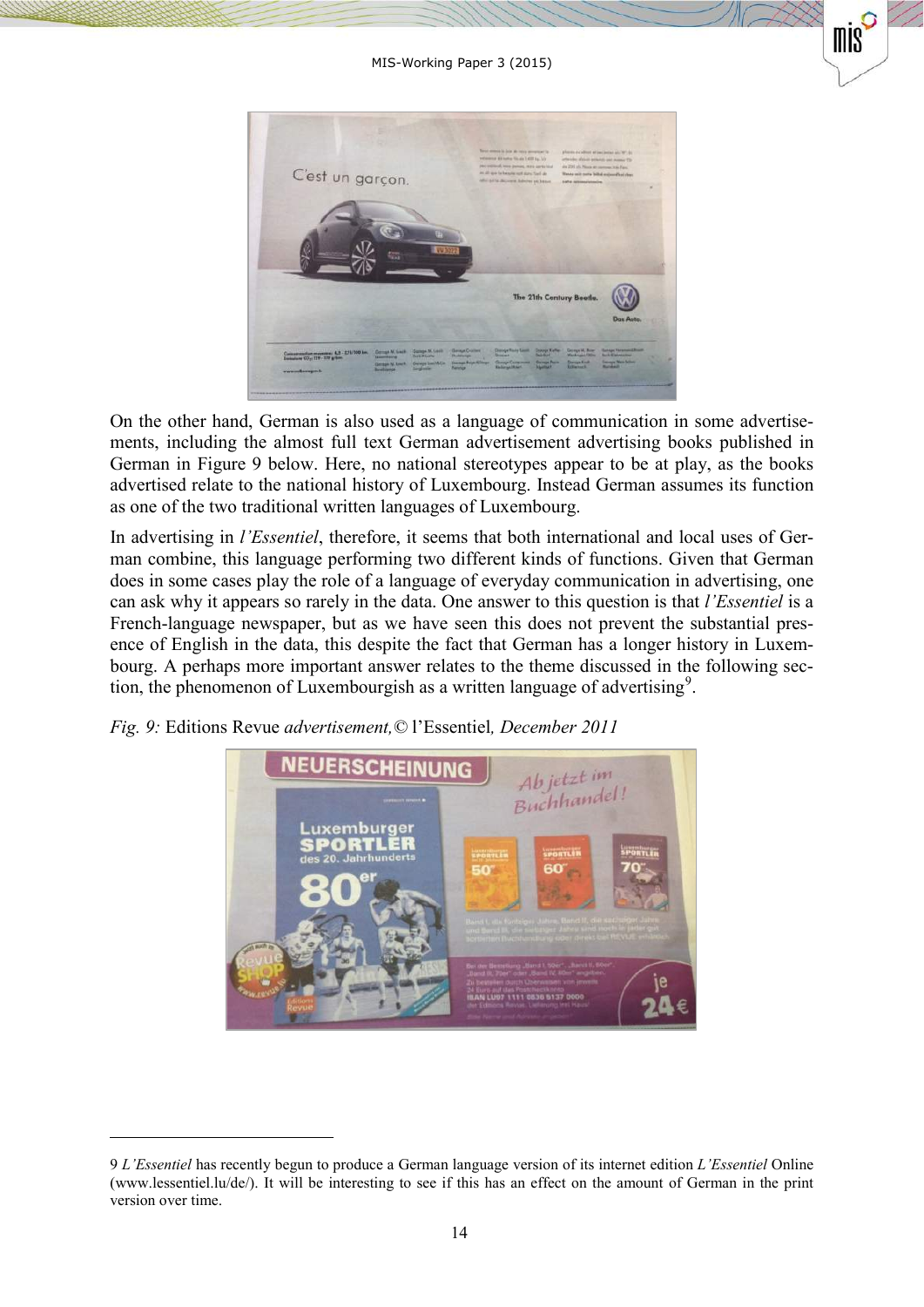

# **Luxembourgish as a written language of advertisement**

Horner and Weber (2008) argue that the rise in the salience of Luxembourgish in Luxembourg is particularly apparent in its increased use as a written language. This has been facilitated by ongoing processes of standardisation over recent years. While previously regarded by many as a spoken dialect of German, Luxembourgish was progressively standardised over the nineteenth and twentieth centuries so that a standard written variety now exists, with an official orthography, dictionaries and grammar. This written standard is taught to migrants but only minimally at school and is not widely known. Luxembourgish is, however increasingly used in written domains, particularly the new media (see e.g. de Bres and Franziskus under review, de Bres and Belling under review), with wide orthographic variation, from nonstandard to standard. Although the status of Luxembourgish as a minority language in Luxembourg is questionable (Horner and Weber 2008), in written contexts it exhibits similarities to minority languages in processes of standardisation in other nations. Present in 11.5% of advertisements in the data, Luxembourgish is not a major language of advertising in *l'Essentiel* but its presence is significant given its only relatively recent history as a written language.

Luxembourgish appears in the advertisements to varying degrees, referred to here as minimal, medial and maximal Luxembourgish. *Minimal Luxembourgish* refers to the use of Luxembourgish in slogans of companies, often in otherwise French language advertisements (see also Reddeker 2011). Examples of Luxembourgish companies adopting this practice include the bank Spuerkeess, using *Äert Liewen. Är Bank.* (Your life. Your bank.) (see Figure 10 below) and the insurance company Foyer, using *Äert Vertrauen a sécheren Hänn* (your faith in safe hands). These are formulaic and easily repeatable forms of language use that are associated with the use of minority languages in other contexts, and perform a symbolic rather than communicative function (Kelly-Holmes 2005). Knowledge of Luxembourgish is not necessary to understand the main message of the advertisement. Luxembourgish slogans are also used by some foreign companies in the data, two of whom appear to have adopted these during the period of the data collection. Pearle opticians and the supermarket Delhaize had French slogans in January 2009 and Luxembourgish slogans in June 2010 (*Är Aen a gudden Hänn* – your eyes in good hands, and *Einfach méi fir äert Geld* – simply more for your money, respectively).

*Fig. 10:* Spuerkeess *advertisement, ©* l'Essentiel*, January 2009*



*Medial Luxembourgish* is a broader category covering less extensive to more extensive uses of Luxembourgish, all of which involve using Luxembourgish to convey meaning specific to the text, in advertisements otherwise in other languages. An example of this is the text *Mamma, ech hunn dech gär* (mum, I love you) framed in a heart shape and attached to a bouquet of flowers in an advertisement for Match supermarket, around the time of Mothers' Day in June 2010. This represents a more creative, text-specific, use of language than a slogan, but it is not essential to understanding the text, which remains largely in French. A more complex example is an advertisement by Mercedes, which shows the Luxembourgish national football team coach smiling and standing on a football field, where three cars are arranged as if play-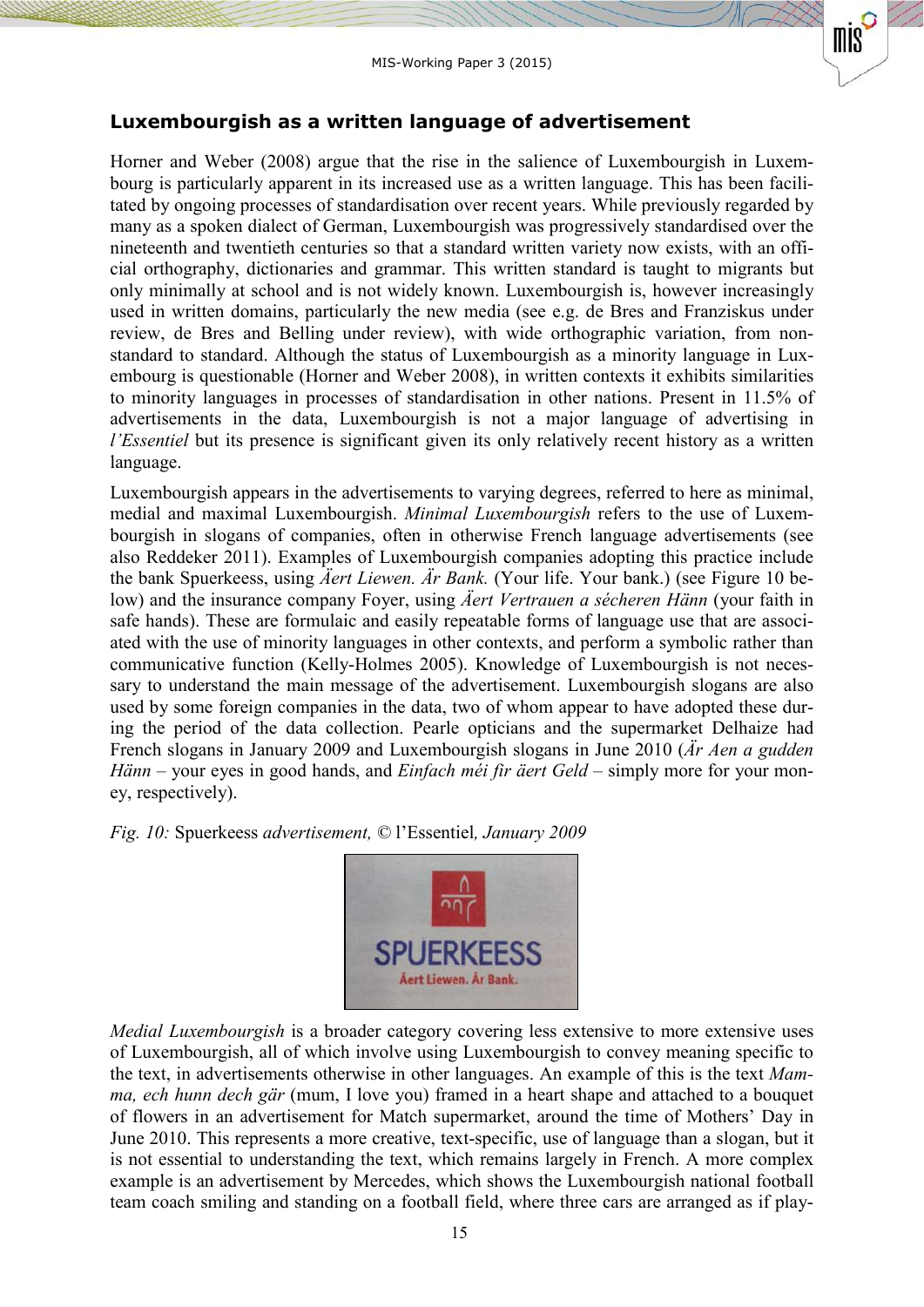

ing football, alongside other football players. The header text of the advertisement says in quote marks *och wa mir net a Südafrika ginn, kënne mir awer gewannen* (even if we don't go to South Africa, we can still win). Run during the Football World Cup in June 2010, this text draws on stereotypes about Luxembourgers, both self-deprecatingly playing upon Luxembourg's dismal national record at football and suggesting they can nevertheless be winners by engaging in the stereotypical Luxembourgish practice of buying a new car. Readers need to be able to understand Luxembourgish to get the humorous message of the advertisement, but the main information about the offer remains in French. This advertisement thus performs a mixture of symbolic and communicative functions. A still more extensive example of this category is the advertisement by Brico Plan-It, a hardware store in Belgium, shown in Figure 11 below. This advertisement includes a slogan in Luxembourgish (*alles fir d'Haus*, everything for the house) and much of the text is in Luxembourgish, so that readers must be able to understand Luxembourgish to understand the message about the offer. Still, other details remain in French. This advertisement is a good example of a polyphonic advertisement (Backhaus 2007), in that readers need to be able to understand both French and Luxembourgish in order to get the full information, the advertisement thereby assuming a multilingual audience.

*Fig. 11:* Brico Plan-It *advertisement, ©* l'Essentiel*, June 2010*



*Maximal Luxembourgish* refers to advertisements fully in Luxembourgish. In the data these are only used by Luxembourgish organisations, including for example the Luxembourgish Ministry of Transport and the cultural broadcaster Radio 100,7. Here readers must be able to understand Luxembourgish to get the message of the advertisement and the Luxembourgish use thus serves a primarily communicative function.

A further interesting finding is cases where Luxembourgish replaces German in the advertisements. An instance of this is the change in the supermarket Match's bilingual slogan from the traditional French/German to French/Luxembourgish, sometime between June 2010 and December 2011 (see Figure 12 below). Alongside the quantitative results showing the greater presence of Luxembourgish as opposed to German in the advertisements, qualitative analysis of the use of Luxembourgish in the advertisements supports the hypothesis that in this Frenchlanguage newspaper at least Luxembourgish has overtaken German as a written language of advertising.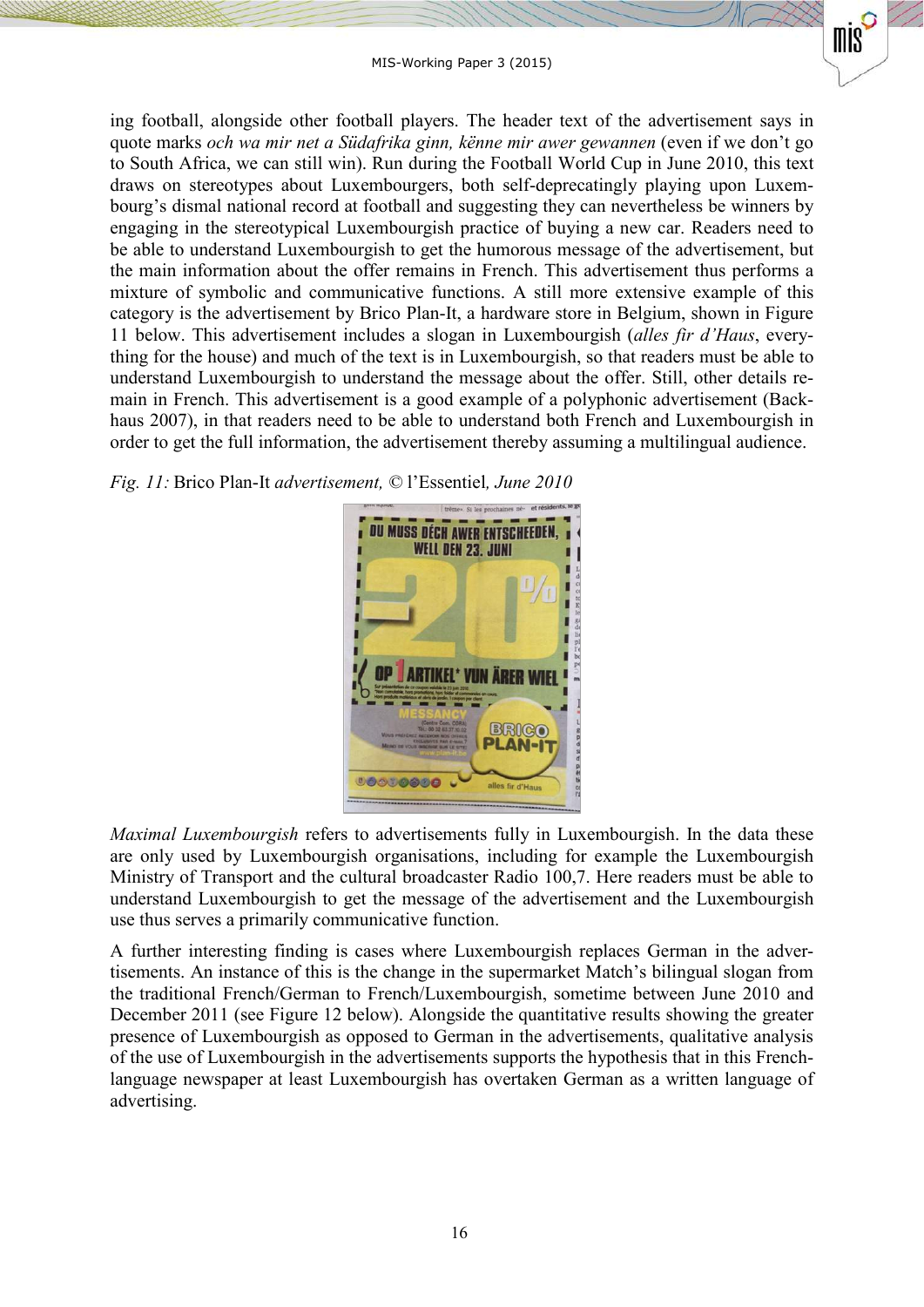

*Fig. 12:* Match *advertisements,©* l'Essentiel*, June 2010 (left)and December 2011 (right)*



There are a number of possible motivations for the use of Luxembourgish in these advertisements. Researchers have suggested that the rise in written Luxembourgish in general may represent a response to recent developments in migration and globalisation in Luxembourg (Horner and Weber 2008, Fehlen 2009). This is because its increased use as a written language dates largely from the 1980s, when these developments had begun to make themselves felt (Horner 2004: 185). Use of Luxembourgish in written domains, alongside its declaration as a national language and its increasing standardisation and codification, can be interpreted as moves to position Luxembourgish as a 'real' language that can compete with German alongside French. While these arguments may also apply to written Luxembourgish in the context of advertising, other factors may also be at play. Advertisers appear to pursue a range of strategies in using Luxembourgish in advertising. A first strategy is that of appealing to Luxembourgish national identity in order to foreground authenticity in advertising products with a national or local character (see also Reddeker 2011). Luxembourgish is used in the data by a filmmaker to advertise a film about Luxembourg, by political parties to advertise national elections, and by locally-owned businesses that market themselves based on local considerations (e.g. regional produce or local employment). Foreign companies may also use Luxembourgish in order to *appear* local. An advertisement by the Belgian supermarket Delhaize uses a Luxembourgish slogan and reminds readers to celebrate *Liichtm*ë*ssdag*, a Luxembourgish cultural practice involving children processing from house to house carrying lanterns (*n'oubliez pas de fêter Liichtmëssdag*, don't forget to celebrate Liichtmëssdag). Leaving aside the potential patronising effect of a foreign company reminding locals to maintain their own cultural practices, this recalls the example of minority language use provided by Kelly-Holmes (2005) in which the foreign supermarket Tesco adopted Irish-English bilingual signage in Ireland, imitating the local supermarket Superquinn, 'perhaps to make it look more Irish, or perhaps to show goodwill and an openness to the local culture' (Kelly-Holmes 2005: 134). Advertisers may also use Luxembourgish to target a specifically Luxembourgish audience. For example, a retail association across the border in France ran an advertisement in June 2010 wishing readers a good Luxembourgish national day and inviting them to come to Thionville where shops would remain open on the public holiday (see also Figure 11, for a comparable example originating from Belgium). In addition to the use of the pronoun *vous* (you) referencing Luxembourg nationals in the main text in French, Luxembourgish was used to say *Hierzlech Wëllkomm zu Diendenuewen* (a warm welcome to Thionville), even using the Luxembourgish version of the town's name, *Diddenuewen*, albeit in markedly non-standard spelling. Residents with Luxembourgish nationality are a significant part of the *l'Essentiel* readership (at 24.4% of readers) and are perceived as being relatively wealthy, meaning they are especially targeted by retailers in France, Belgium and Germany. Use of Luxembourgish forms part of this attraction strategy.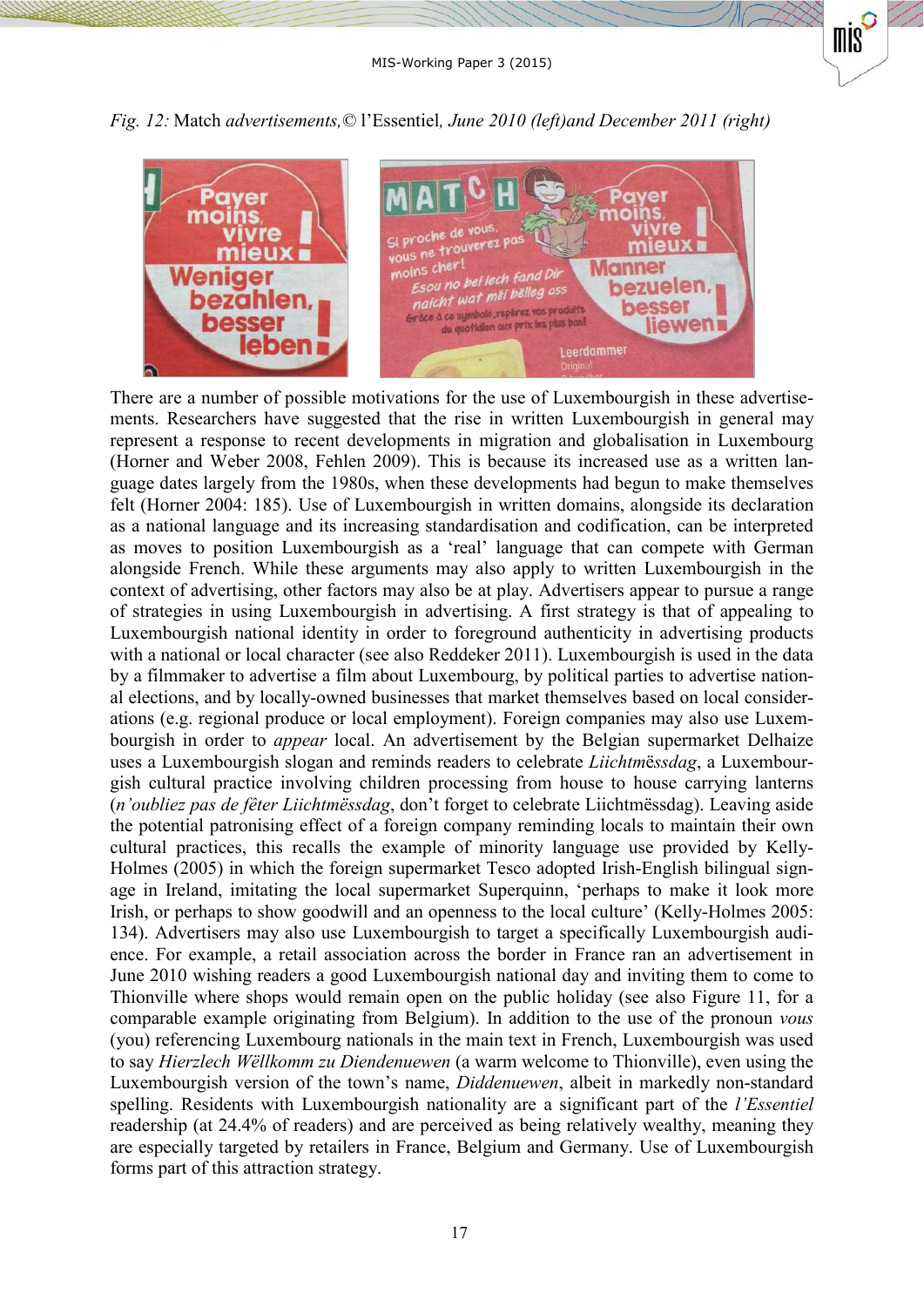

Finally, Luxembourgish may be used alongside other languages in advertising as way of targeting multiple audiences at once. This is the case in the advertisement in Figure 13 below, taken from a brochure for the restaurant *Mama Loves You* in Luxembourg city. This trilingual advertisement in French, Luxembourgish and English has content that is different in each language but all shares the theme of describing a son or daughter who behaves badly (doing poorly at school, cutting off their sister's pigtails, putting the hamster in the microwave, etc) but whose mother still loves them. Text in French in advertisements in Luxembourg can be used to address a general French-speaking audience made up of Luxembourg nationals, French and Belgian residents, and a range of further migrants who have knowledge of French. In this advertisement, however, it appears to target a French audience in particular. This is evident from the references to magazines produced in France (*Voici* and *Gala*) and a credit card available only in France (*carte bleue*). These cultural references, along with the colloquial style (*mec* for boyfriend and *plaqué* for dumped, contraction of pronouns such as *t'as* for *tu as*, among other features) call to mind a stereotypical image of a French cross-border worker in Luxembourg. The text in Luxembourgish, itself standard in form, orients to a specifically Luxembourgish audience, through references to the Luxembourgish practice of going out late on Wednesday nights (*och wanns du all Mëttwoch ze spéit eraus gees*) and the Luxembourgish singer Fausti, who was especially popular in the seventies and is not well-known among non-Luxembourg nationals. The target audience of the English language text, which is markedly non-standard compared to the Luxembourgish text, is harder to pinpoint. It may address a general English-speaking audience in Luxembourg. Alternatively, given the clientèle of this particular restaurant, it could reflect the connotations of English as a language of cool urban culture, appealing to those who wish to associate themselves with such a lifestyle. In this advertisement then, language choice assists advertisers in directly targeting a range of different national and language groups in Luxembourg, the use of different stylistic varieties orienting further to the super-diverse nature of their audience. Once again, the absence of German is notable. There would be space for German in the top half of the advertisement, which includes two sections in French (each section seen as separated by the restaurant name 'Mama Loves You'), compared to the single sections allocated to Luxembourgish and English in the lower half of the advertisement. The advertisers have not opted to use this language, however, opting instead for a double use of French.

*Fig. 13:* Mama Loves You *advertisement, brochure, 2012*

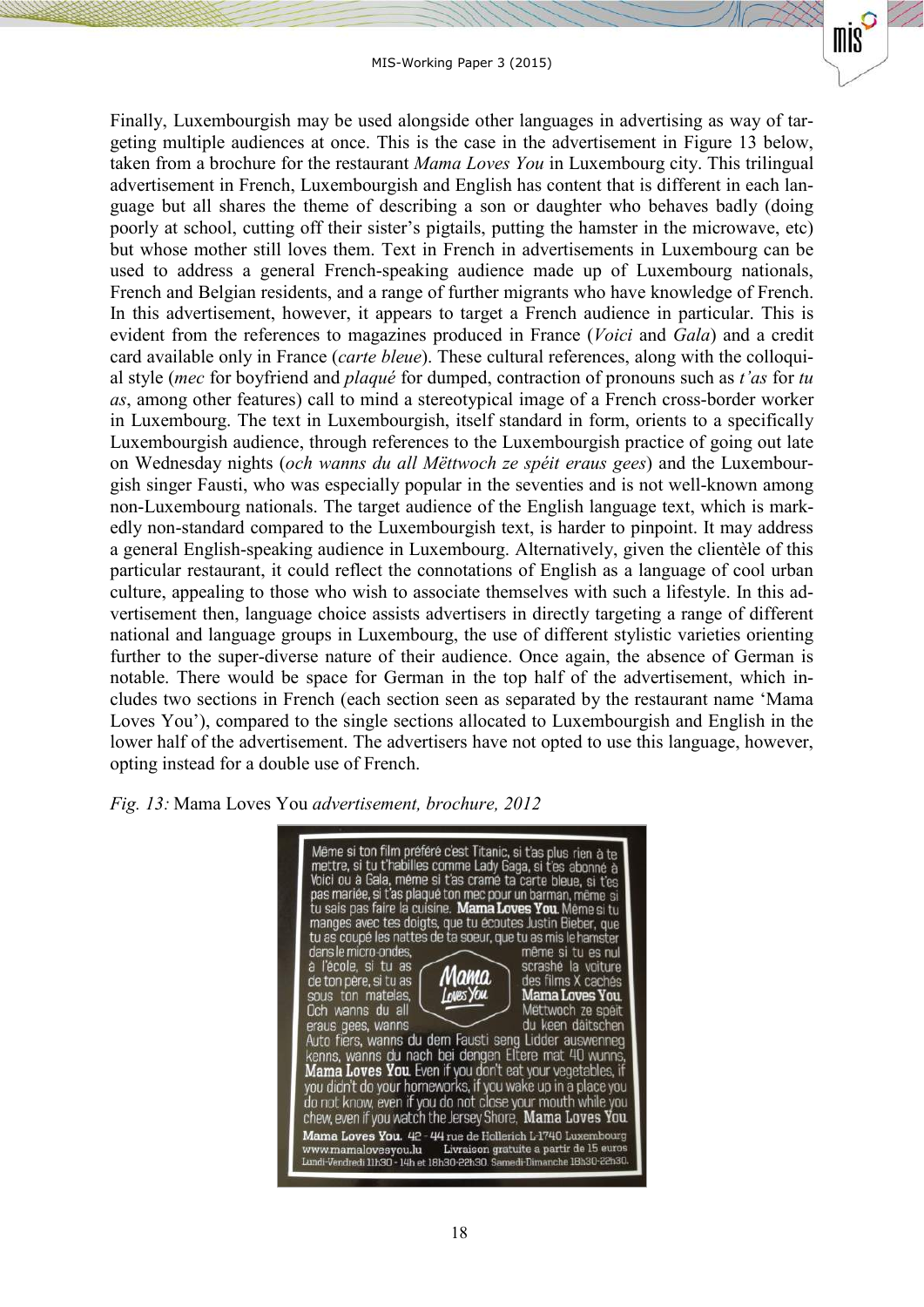

Overall, Luxembourgish as a written language can be described as being present with restraint in the data. Quantitatively it is an established language of advertising in *l'Essentiel*, and qualitatively it is used for various purposes by advertisers. Nevertheless, the current research did not show a progression in the proportion of Luxembourgish in advertising, it remains a minor phenomenon proportionately, and minimal forms of Luxembourgish are still the most common. At times lack of Luxembourgish appears marked, for example the rather minimal use of the language around the time of Luxembourgish national day, when other national icons such as the Luxembourgish flag and red lion symbol were strongly present in advertisements<sup>10</sup>. Moreover, companies vary considerably in their language use, for example using Luxembourgish in an advertisement one day and French only in a similar advertisement in the same week. The Luxembourg-owned supermarket Cactus, while frequently using Luxembourgish to index a local identity, generally only uses minimal forms of Luxembourgish in otherwise French language advertisements, despite running full text advertisements in Portuguese in the Portuguese language weekly newspaper *Contacto*. Analysing Luxembourgish in the advertisements, one has the general impression that advertisers are holding back from more extensive use of the language. This may be due to a fear of not reaching and/or alienating non-Luxembourgish nationals, who make up such a high proportion of residents of Luxembourg. It could relate to the large number of cross-border workers among the *l'Essentiel* readership, few of whom have skills in Luxembourgish. It might be because the great majority of Luxembourgish nationals are known to read French, and have not formally learnt to read Luxembourgish. It could relate to a perception of Luxembourgish as a not yet fully standard language, or to the weight of the triglossic tradition in Luxembourg. It could simply be that advertising agencies and companies lack staff with written Luxembourgish language skills to draw upon (see Reddeker 2011). Despite all of these potential constraints, to this analyst it seems that use of Luxembourgish in advertisements is likely to increase over time. A feature of the evolution of written Luxembourgish in general is that it seems to be more available - or permitted - in some domains than others (e.g. it is more prominent in the new media as opposed to the print media). Advertising - at least in *l'Essentiel* - seems to be one of those domains where written Luxembourgish is present at a higher level than elsewhere. This is not surprising given that advertising is often a site of transgressive, creative or progressive language use (Cook 2001).

#### **Conclusion**

-

This article has discussed a range of trends relating to multilingualism in written advertising and their relationship to changing forms of multilingualism in Luxembourg, based on data from the French language daily newspaper *l'Essentiel* and elsewhere in the Luxembourg linguistic landscape. Alongside the expected dominance of French in the newspaper advertisements, the results reveal a substantial presence of English as a language of globalisation and a more minimal place for Portuguese as a language of migration in Luxembourg. The results also indicate a shifting balance between those languages with a longer history in Luxembourg, with the traditional main language of the print media, German, giving way to Luxembourgish as a language of written advertising, within certain constraints. We should be cautious of inferring a direct relationship between the languages of advertising and the languages used in a society in general, especially in a context as diverse as Luxembourg. Both residents and crossborder workers vary considerably in their use of languages in Luxembourg, depending on their ethnic background and personal migration history (see e.g. Fehlen 2009, de Bres fc).

<span id="page-18-0"></span><sup>10</sup> This article has discussed two advertisements involving use of Luxembourgish alongside reference to Luxembourgish national day, including the one pictured in Figure 11, but these examples represent the exception rather than the rule.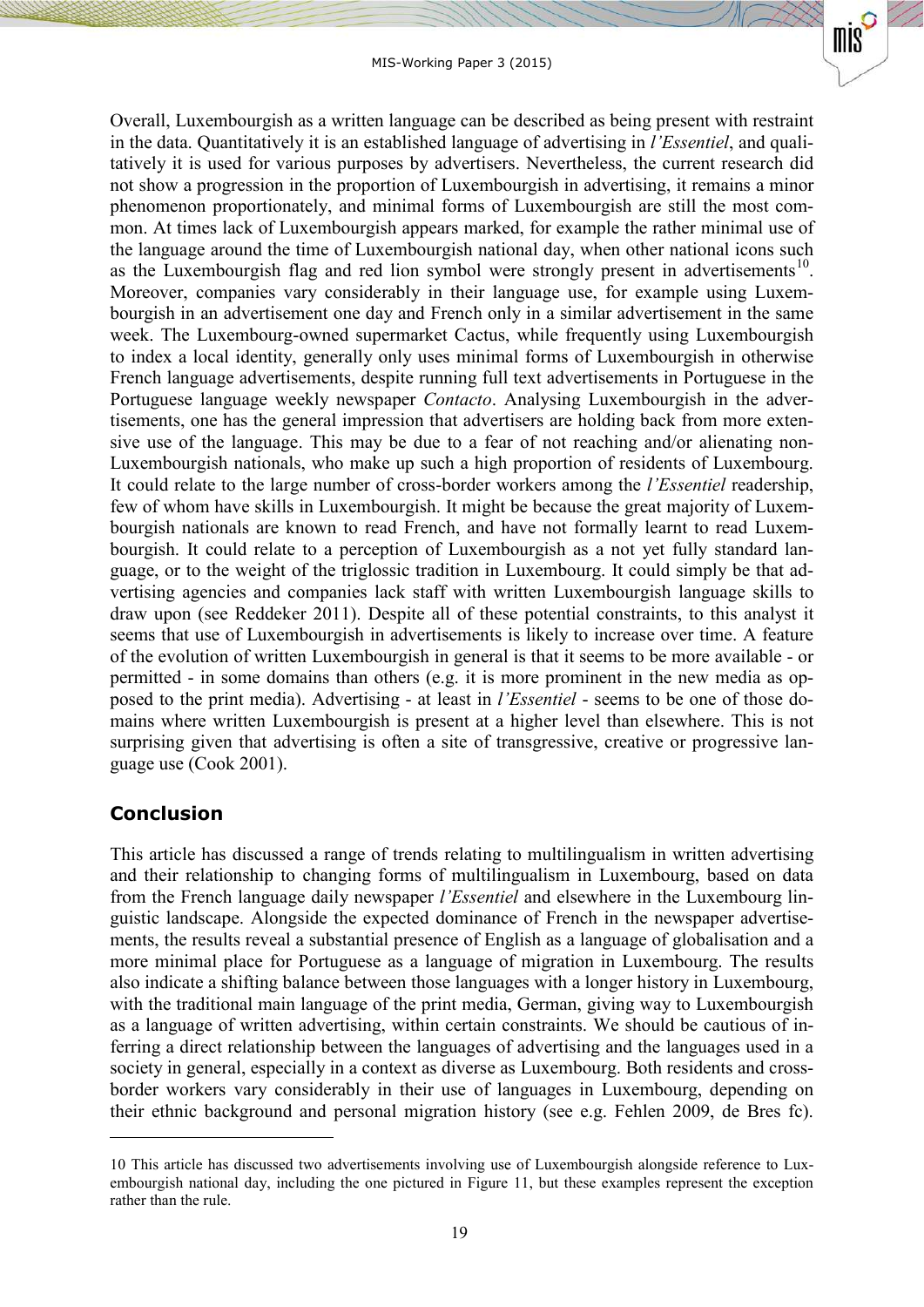

Moreover, even in a country as small as Luxembourg, patterns of multilingualism differ depending on the region, so that a description of the language profile of the north of the country will differ markedly from that of the south. Nevertheless, the analysis of the advertisements does reflect several trends currently observable in other parts of the sociolinguistic environment of Luxembourg, including the rise of French as a lingua franca, the increasing prominence of English as an international language, the growing salience of Luxembourgish as a marker of national identity, and the decrease of German in some domains where it once was strong. Thus we appear to have a situation where multilingualism in written advertising provides a useful window onto changes currently underway in Luxembourg more generally, reflecting a shifting balance of languages from older (trilingual) to newer (multilingual) forms of multilingualism.

The research presented here could be extended in a range of directions. One is to consider how the results in relation to advertising relate to multilingualism in other parts of the linguistic landscape. Research on 600 signs from 5 locations in Luxembourg (Gilles et al 2011) showed some patterns similar to the present research, including that multilingual signs made up about half of all signs, that French was used most overall, and that English played an increasingly important role (2011: 93). But these multilingual signs were mostly French/German or French/German/English, reflecting a higher prominence of German than in the current research, and Luxembourgish was used relatively rarely. In general the researchers describe their results as being characterised by 'the dominance of French' or by 'multilingualism without the participation of Luxembourgish' (2011: 102). A comparison between Luxembourgish in advertising and in other such areas of the linguistic landscape could provide insights into the limits of the current potential for Luxembourgish as a written language in more official contexts.

Another direction would be to examine how advertisements in the more traditional Luxembourg newspapers might differ in terms of language use. Would a primarily German-language paper such as the *Luxemburger Wort* provide more space for Luxembourgish - given an assumed Germanic language-reading audience of mainly Luxembourg nationals - or less space, given a default to the traditional approach of using German to write down what is thought or said in Luxembourgish (Fehlen 2011)? In line with the growing prominence of French in Luxembourg, would French be more present in advertisements in such newspapers than German is in French-language newspapers? A related topic would be to consider the history of multilingual advertising in newspapers with a longer presence in Luxembourg. There has been no historically focused research on multilingualism in advertising in Luxembourg, despite the availability of an online database of issues of the *Luxemburger Wort* going back to 1848, as well as some other newspapers from the  $20<sup>th</sup>$  century onwards<sup>11</sup>. A corpus analysis of these historical issues could reveal trends in the languages of advertising over a much longer time period in Luxembourg, and enable tracing just how far back Luxembourgish goes as language of written advertising. For instance, issues of the *Luxemburger Wort* from 1944 on this database include several full-text advertisements in Luxembourgish, putting into question the notion of Luxembourgish as an especially recent language of written advertising. Kmec et al (2007) also includes images of several advertisements involving Luxembourgish slogans, e.g. for Maryland cigarettes in the 1980s (2007: 302) and Bofferding beer in the 1990s and 2000s (2007: 312, 315-316). Whether the current level of use of Luxembourgish as a written language of advertising represents a substantial increase remains a matter for empirical verification. Such research could also incorporate analysis of the particular varieties of Luxembourgish used in advertising, investigating a potential trend towards increased use of standard

<u>.</u>

<span id="page-19-0"></span><sup>11</sup> See [www.eluxemburgensia.lu.](http://www.eluxemburgensia.lu/)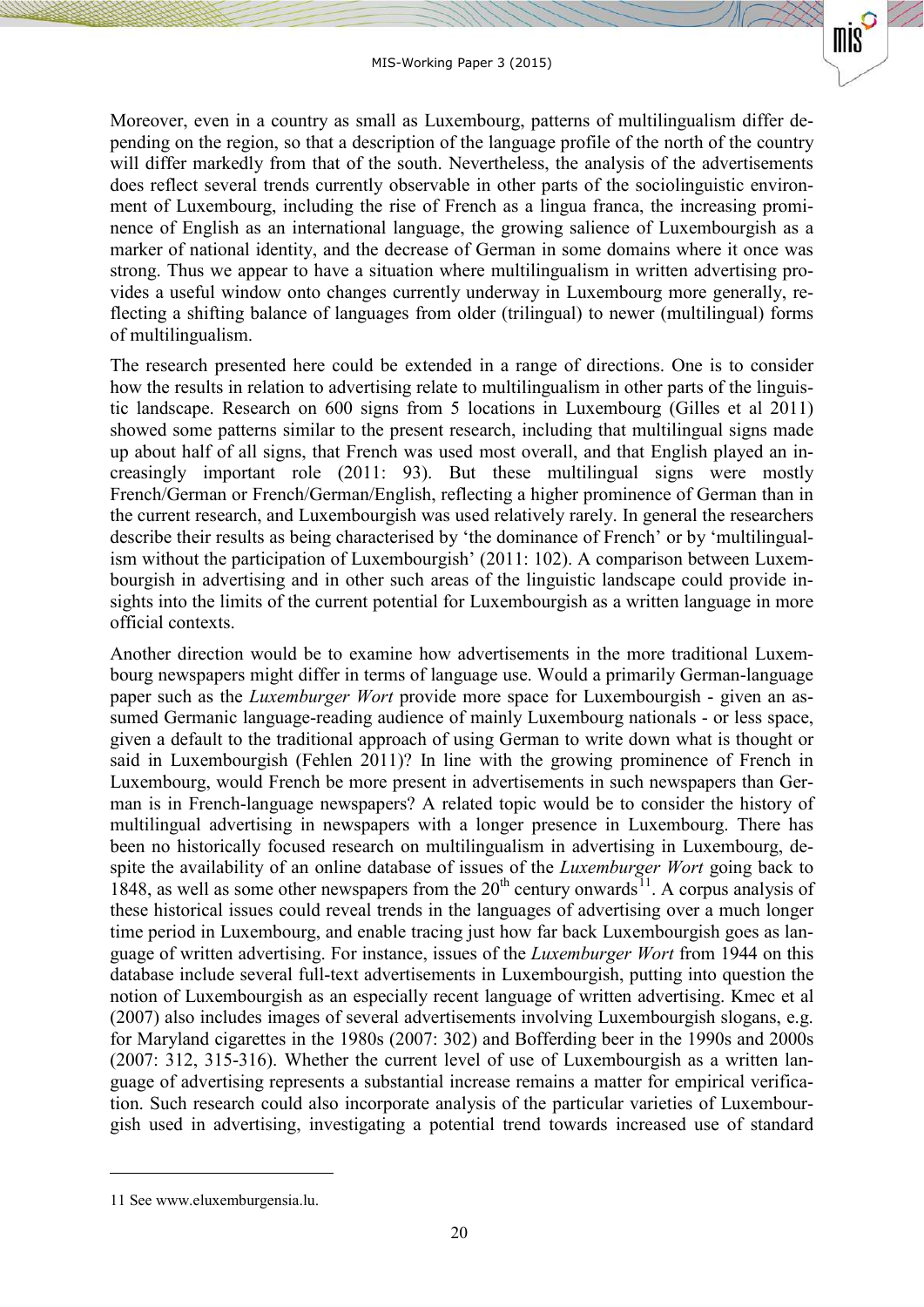

written Luxembourgish in advertising, as evident in many – although not all – of the advertisements in the current data set.

Given that the current research focuses only on written advertising, another related direction would be to compare the findings of this research with that of other advertising genres, such as radio, television and internet advertising. Results in relation to spoken advertising are likely to differ from the results presented here, given the differing patterns of language use in speech as opposed to writing in Luxembourg.

A further important angle would be to concentrate on the intentions of the 'senders' (Cook 2001) of multilingual advertisements in Luxembourg, i.e. companies and advertising agencies (see Reddeker 2011 for research focusing on a combination of linguistic and non-linguistic aspects in relation to advertisers' choices in Luxembourg). A related area, which has not been researched to date, is the reactions of the 'receivers' of these advertisements. Cook (2001) places great emphasis on taking into account the role of the receiver in the discourse of advertising, noting that 'the 'meaning' of discourse is always partial and relative to particular hearers' (2001: 204). In multilingual societies, when we have multilingual advertisements we also have multilingual receivers. It would be interesting to investigate how the diverse population of Luxembourg responds to multilingual advertising, and to the use of Luxembourgish as a written language of advertising in particular<sup>12</sup>. Finally, this article has illustrated the difficulties of applying a monolingual lens to a multilingual context, where languages of advertising may be simultaneously used for their symbolic and communicative value, and where the meanings that are attached to them may diverge significantly depending on whose eyes are on the page. There is a need for more research on multilingualism in advertising in highly multilingual contexts and for more teasing out of the relationship of the languages of advertising to the linguistic repertoires of receivers. These are all important directions for future research.

#### **Bibliography**

-

- Backhaus, Peter 2007. *Linguistic Landscapes. A Comparative Study of Urban Multilingualism in Tokyo*. Clevedon: Multilingual Matters.
- Blommaert, Jan 2005. *Discourse: A Critical Introduction*. Cambridge and New York: Cambridge University Press.
- Cheshire, Jenny and Moser, Lise-Marie 1994. *English as a cultural symbol: the case of advertisements in French-speaking Switzerland.* Journal of Multilingual and Multicultural Development 15: 451-469.

Cook, Guy 2001. *The Discourse of Advertising* (2ed). London and New York: Routledge.

- de Bres, Julia (fc). *Competing language ideologies about societal multilingualism among cross-border workers in Luxembourg*. International Journal of the Sociology of Language.
- de Bres, Julia and Franziskus, Anne 2014. *Multilingual practices of university students and changing forms of multilingualism in Luxembourg*. International Journal of Multilingualism 11,1: 62-75.

<span id="page-20-0"></span><sup>12</sup> Santello (2012) investigated how Italian-Australians responded to advertisements using Italian in Australia, the research revealing two main trends. First, Italian in advertisements was seen ambivalently, as on the one hand representing stereotypes about Italians that could then be transferred onto migrants, but on the other hand appealing to Italian-Australian identity. Second, mixtures of Italian and English in advertisements were viewed positively, as they were seen as reflecting bilingual life and promoting wider understanding of the message of ads. It would be interesting to see if similar trends are apparent among multilingual audiences in Luxembourg.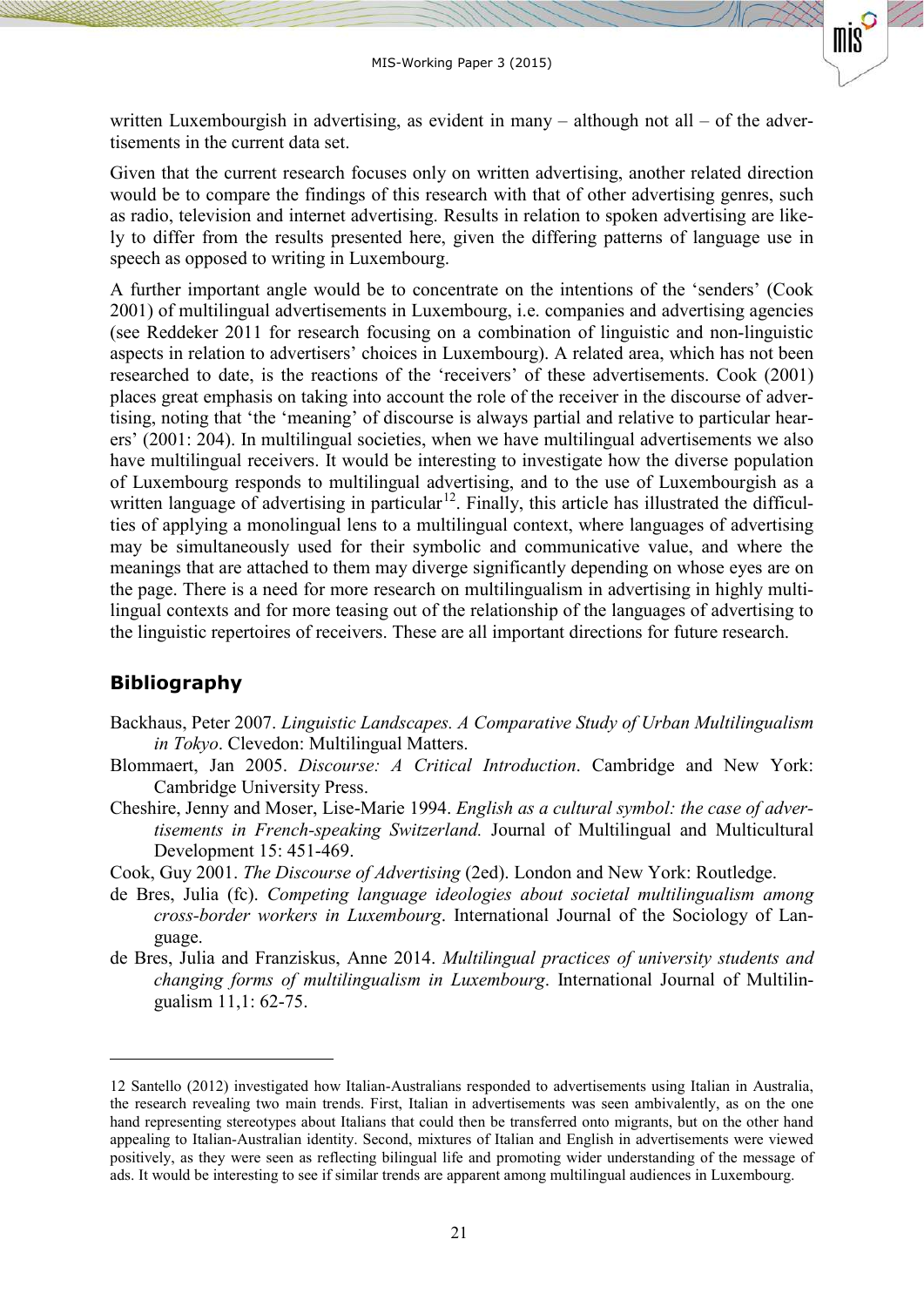

- de Bres, Julia and Belling, Luc 2014. *Free Your Stuff Luxembourg! Language policies, practices and ideologies in a multilingual Facebook group*. Language Policy.
- Fehlen, Fernand 2009. *BaleineBis : Une enquête sur un marché linguistique en profonde mutation*. Recherche Etude Documentation n.12. Luxembourg: SESOPI Centre Intercommunautaire.
- Gilles, Peter, Seela, Sebastian, Sieburg, Heinz and Wagner, Melanie 2011. *Languages and identities. Doing Identity in Luxembourg: Subjective Appropriations, Institutional Attributions, Socio-cultural Milieus*. New Brunswick and London: Transaction: 65-105.
- Haarmann, H. 1989. *Symbolic values of foreign language use: From the Japanese case to a general sociolinguistic perspective*. Berlin: Mouton de Gruyter.
- Horner, K. 2004. *Negotiating the language-identity link: Media discourse and nationbuilding in Luxembourg*. PhD dissertation, State University of New York at Buffalo. Ann Arbor: UMI.
- Horner, Kristine and Weber, Jean-Jacques 2008. *The language situation in Luxembourg*. Current Issues in Language Planning 9(1): 69-128.
- Kelly-Holmes, Helen 2005. *Advertising as Multilingual Communication*. Hampshire, New York: Palgrave.
- Kmec, Sonja, Majerus, Benoit, Margue, Michel and Peporte, Pit (eds.) 2007. *Lieux de memoire au Luxembourg. Usages du passe et construction nationale*. Luxembourg: Imprimerie Saint-Paul.
- Lamour, Christian and Langers, Jean 2012. *La Presse Quotidienne Gratuite au Luxembourg. Vers un renouveau générationnel et populaire de la presse ?* Les Cahiers du CEPS/INSTEAD (cahier n°2012-01, mars 2012). Luxembourg: CEPS/INSTEAD.
- Myers, Greg 1994. *Words in Ads*. London: E Arnold, New York: Routledge.
- Piller, Ingrid 2003. *Advertising as a site of language contact*. Annual Review of Applied Linguistics 23: 170-183.
- Piller, Ingrid 2001. *Identity constructions in multilingual advertising*. Language in Society 30: 153-186.
- Reddeker, Sebastian 2011. *Werbung und Identität im multikulturellen Raum. Der Werbediskurs in Luxemburg. Ein kommunikationswissenschaftlicher Beitrag*. Transcript.
- Santello, Marco 2012. *L'italiano in pubblicità e la sua percezione tra i bilingui. Stereotipizzazione e commutazione in situazione di contatto linguistico in Australia*. Studi di Grammatica Italiana 30 (1), 1-20.
- STATEC 2012. *Population par canton et commune 1821-2012*. Luxembourg: STATEC. [http://www.statistiques.public.lu/stat/TableViewer/tableView.aspx?ReportId](http://www.statistiques.public.lu/stat/TableViewer/tableView.aspx?ReportId=397&IF_Language=fra&MainTheme=2&FldrName=1) [=397&IF\\_Language=fra&MainTheme=2&FldrName=1.](http://www.statistiques.public.lu/stat/TableViewer/tableView.aspx?ReportId=397&IF_Language=fra&MainTheme=2&FldrName=1)
- STATEC 2011. *Luxembourg in Figures 2011*. Luxembourg : STATEC (Institut national de la statistique et des études économiques).
- Vertovec, Steven 2007. *Super-diversity and its implications*. Ethnic and Racial Studies 29(6): 1024-54.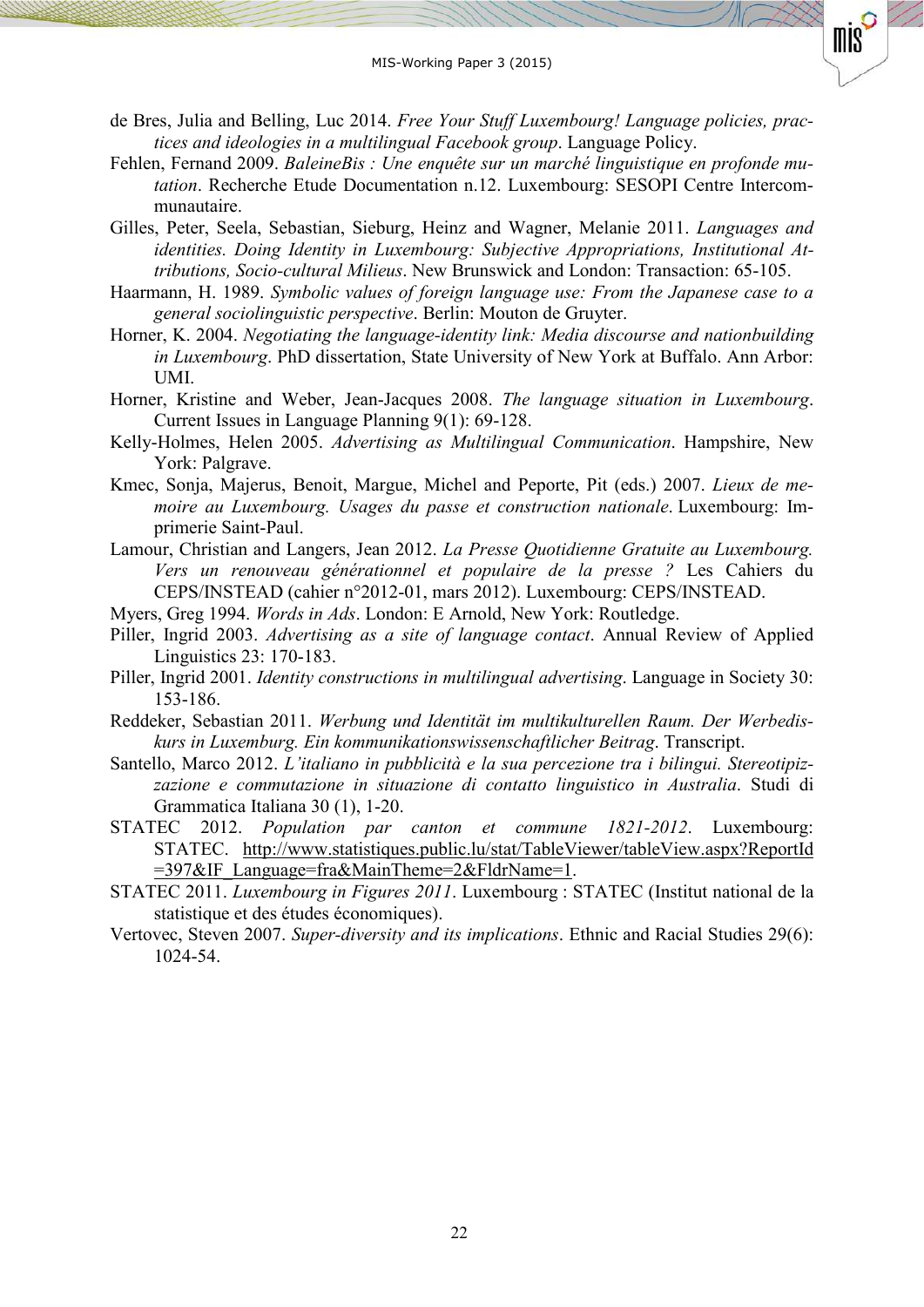